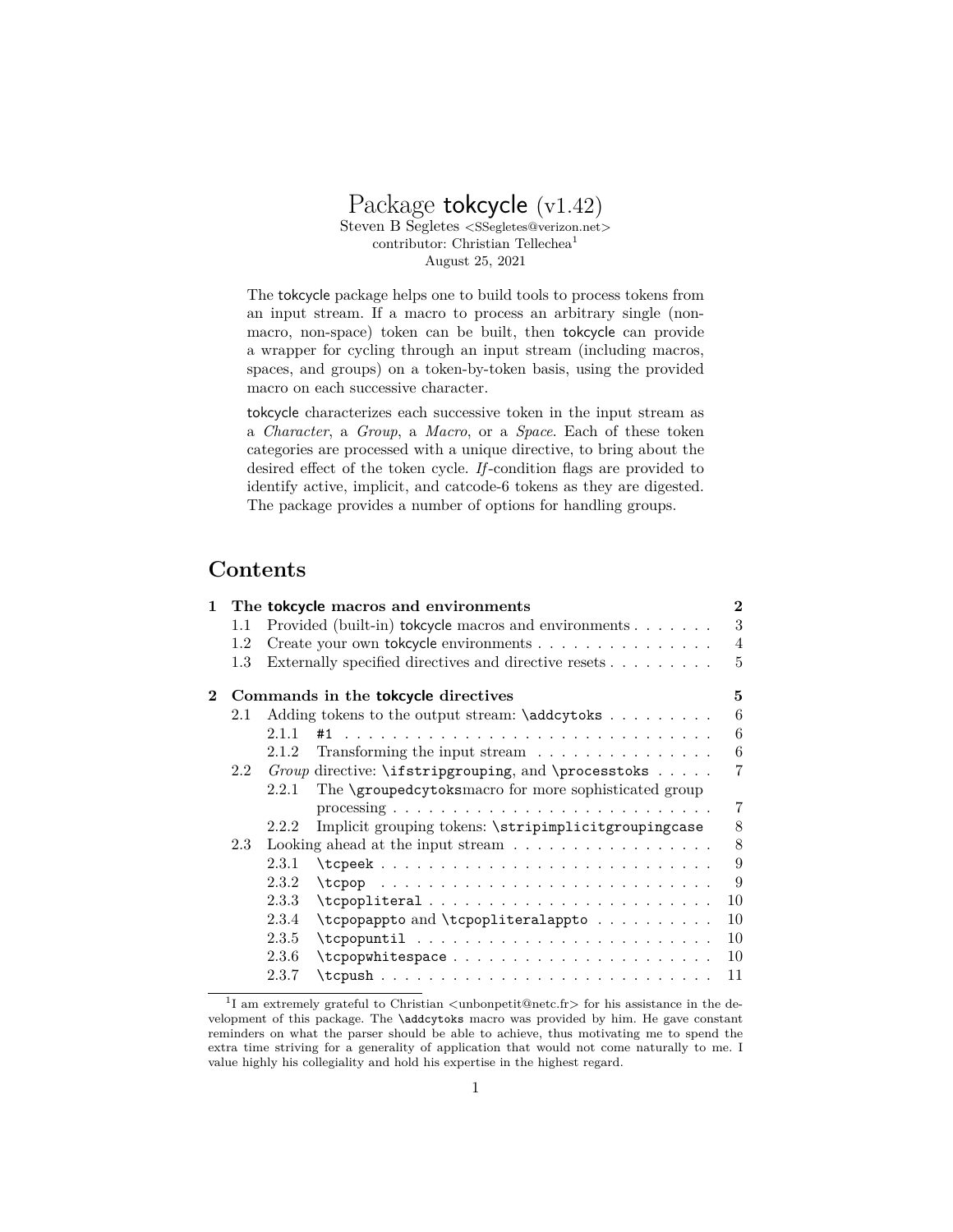|   |                                        | 2.3.8 | $\t\t\t tcpushgroup \t\t\t  \t\t\t  \t\t\t  \t\t\t$                          | 11 |  |
|---|----------------------------------------|-------|------------------------------------------------------------------------------|----|--|
|   |                                        | 2.3.9 | $\texttt{{\char'1}t}$                                                        | 11 |  |
|   | 2.4                                    |       |                                                                              | 12 |  |
|   |                                        | 2.4.1 | \truncategroup and \truncategroupiftokis                                     | 12 |  |
|   |                                        | 2.4.2 | \truncatecycle and \truncatecycleiftokis                                     | 13 |  |
|   |                                        | 2.4.3 | Truncating from within the <i>Group</i> Directive $\ldots \ldots \ldots$     | 13 |  |
|   | 2.5                                    |       | Escaping content from tokeycle processing                                    | 13 |  |
|   | 2.6                                    |       |                                                                              | 14 |  |
|   |                                        | 2.6.1 |                                                                              | 14 |  |
|   |                                        | 2.6.2 | Implicit tokens: \ifimplicittok                                              | 14 |  |
|   |                                        | 2.6.3 | Active-implicit tokens, including spaces                                     | 15 |  |
|   |                                        | 2.6.4 | Parameter (cat-6) tokens (e.g., $\#$ ): \if cat SIX                          | 15 |  |
|   |                                        | 2.6.5 | Parameters (#1-#9): \whennotprocessingparameter                              | 15 |  |
|   | 2.7                                    |       | Misc: general if-condition tools $\dots \dots \dots \dots \dots \dots \dots$ | 16 |  |
|   | 2.8                                    |       | tokcycle completion: \aftertokcycle and \tcendgroup                          | 16 |  |
|   | 2.9                                    |       | Accommodating catcode-1,2 changes: \settcGrouping                            | 16 |  |
| 3 | <b>Usage Examples</b>                  |       |                                                                              | 17 |  |
|   | 4 Summary of known package limitations |       |                                                                              |    |  |

# **1 The tokcycle macros and environments**

The purpose of the tokcycle package is to provide a tool to assist the user in developing token-processing macros and environments. The types of processing are limited only by the creativity of the user, but examples might include letter-caseoperations, letter spacing, dimensional manipulation, simple-ciphering, {group} manipulation, macro removal, etc. In one sense, it can be thought of as a streaming editor that operates on L<sup>AT</sup>EX input streams.

The package can be loaded into both plain T<sub>E</sub>X, by way of the invocation \input tokcycle.tex as well as LATEX, via \usepackage{tokcycle}. It provides a total of 6 macros/pseudo environments, based on three criteria:

- Two pseudo-environments with the phrase "tokencycle" in the name, and four macros containing the phrase "tokcycle". The pseudo-environments operate within a group and typeset their result upon completion. The macros operate within the document's current scope, but do not typeset the result automatically. In the case of both macros and pseudoenvironments, the transformed result is available for later use, being stored in the package token list named \cytoks.
- Two macros and one pseudo-environment containing the phrase "xpress". Without the phrase, the macro/environment requires four *processing directives* to be *explicitly* specified, followed by the input stream. With the phrase present, only the input stream is to be provided. In the xpress case, the *processing directives* are to have been separately specified via external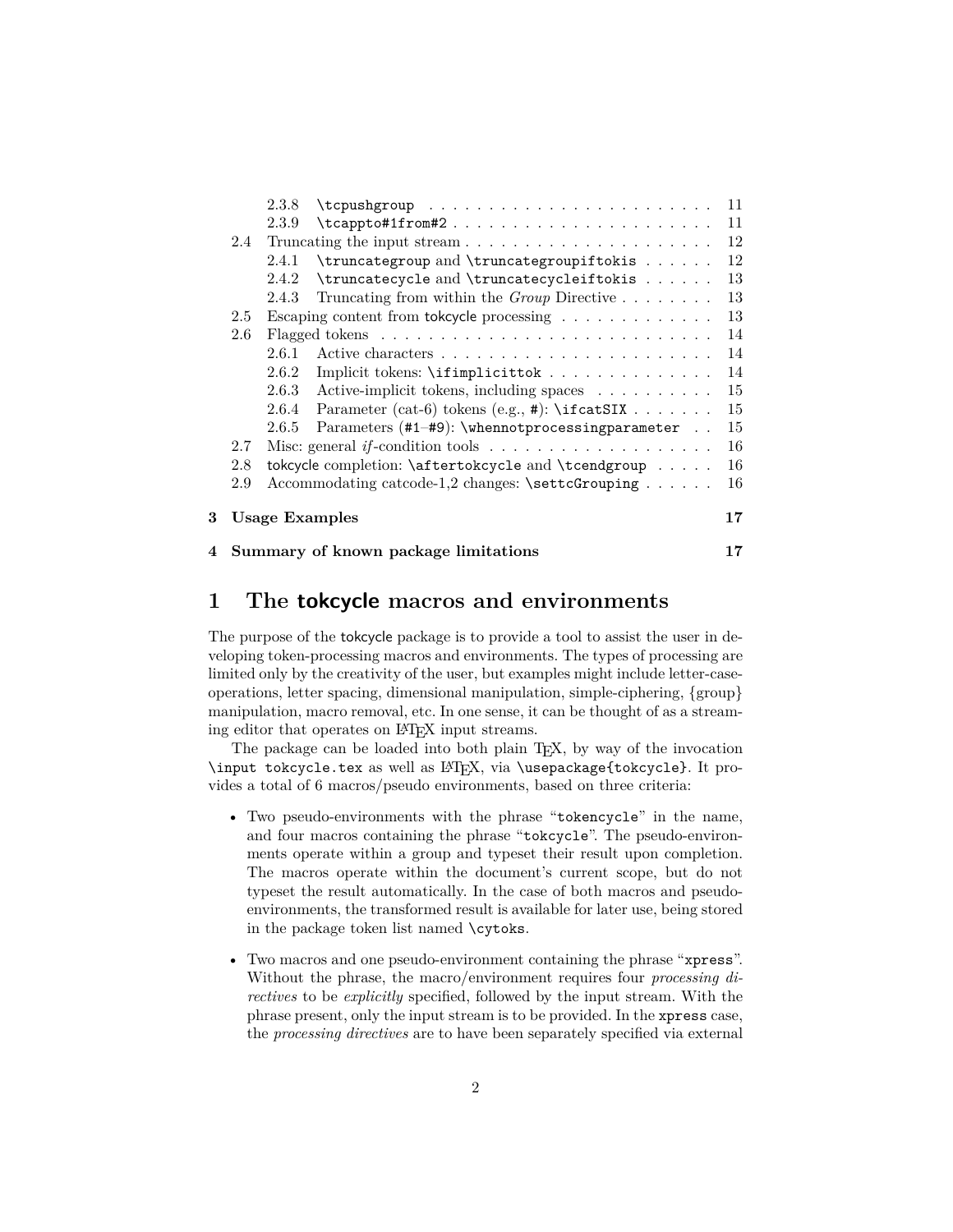macro and/or are taken from the most recent tokcycle macro invocation (failing that, are taken from the package initialization).

• Two macros containing the phrase "expanded". When present, the input stream of the token cycle is subject to the new T<sub>F</sub>X primitive, \expanded, prior to processing by the tokcycle macro. Expansion of specific macros in the input stream can be inhibited in the input stream with the use of \noexpand. Note that there are no expanded environments in tokcycle, as tokcycle environments do not pre-tokenize their input stream.

The basic approach of all tokcycle macros/environments is to grab each successive token (or group) from the input stream, decide what category it is, and use the currently active processing directives to make any desired transformation of the token (or group). Generally, with rare exception, the processed tokens should be stored in the token register \cytoks, using the tools provided by the package. The cycle continues until the input stream is terminated.

As tokens/groups are read from the input stream, they are categorized according to four type classifications, and are subjected to the user-specified processing directive associated with that category of token/group. The tokcycle categories by which the input stream is dissected include *Character*, *Group*, *Macro*, and *Space* (alphabetized for easy recall).

Catcode-0 tokens are directed to the *Macro* directive for processing. Catcode-10 tokens are directed to the *Space* directive. When an explicit catcode-1 token<sup>2</sup> is encountered in the tokcycle input stream, the contents of the entire group (sans the grouping) are directed to the *Group* directive for further processing, which may in turn, redirect the individual tokens to the other categories. The handling options of implicit cat-1 and 2 tokens are described later in this document (section 2.2.2). Valid tokens that are neither catcode 0, 1, 2, nor 10, except where noted, are directed to the *Character* directive for processing.

# **1.1 Provided (built-in) tokcycle macros and environments**

The syntax of the non-xpress macros/environments is

\tokcycle *or* \expandedtokcycle {<*Character processing directive*>} {<*Group-content processing directive*>} {<*Macro processing directive*>} {<*Space processing directive*>} {<*token input stream*>}

or, alternately, for the pseudo-environment,

\tokencycle

{<*Character processing directive*>}

{<*Group-content processing directive*>}

- {<*Macro processing directive*>}
- {<*Space processing directive*>}<*token input stream*>\endtokencycle

<sup>2</sup>Throughout this document the terms *catcode-* and *cat-* are used interchangeably.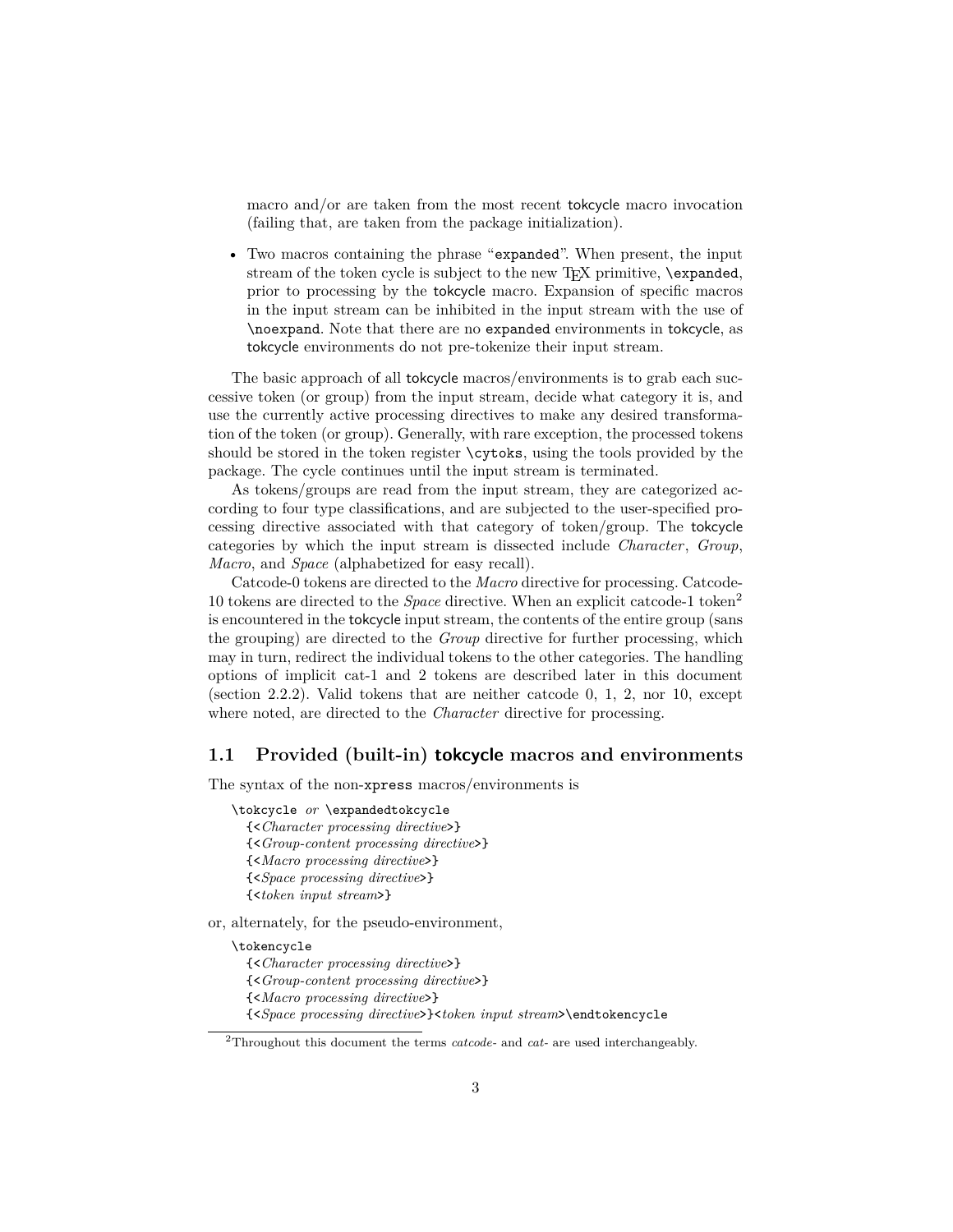For the xpress macros, the syntax is

\tokcyclexpress *or* \expandedtokcyclexpress {<*token input stream*>}

or, alternately, for the xpress-pseudo-environment,

\tokencyclexpress<*token input stream*>\endtokencyclexpress

# **1.2 Create your own tokcycle environments**

In addition to the above macros/environments, the means is provided to define new tokcycle environments:

\tokcycleenvironment\environment\_name {<*Character processing directive*>} {<*Group-content processing directive*>} {<*Macro processing directive*>} {<*Space processing directive*>}

This will then permit simplified invocations of the form

\environment\_name<*token input stream*>\endenvironment\_name

More recently, an even more versatile *extended* version has been made available:

\xtokcycleenvironment\environment\_name {<*Character processing directive*>} {<*Group-content processing directive*>} {<*Macro processing directive*>} {<*Space processing directive*>} {<*Set-up code*>} {<*Close-out code*>}

This will also permit simplified invocations of the form

\environment\_name<*token input stream*>\endenvironment\_name

However, with this extended environment definition, additional set-up and closeout code will be executed prior to and following the token cycle, within the scope of the environment. The close-out code, while executed after the token cycle, occurs before the \cytoks token list is actually typeset; therefore the close-out code can both execute macros and/or add tokens to the imminently-typeset token list. Any definitions or counters that change as a result of executing the *C-G-M-S* directives are, in fact, *past tense* when the close-out code is executed.

Finally, the set-up and close-out code, as well as the *C-G-M-S* directives can invoke \tcafterenv, whose argument is executed upon the exit from the scope of *this* defined environment.<sup>3</sup> As with all tokcycle environments, those created by way of \tokcycleenvironment and \xtokcycleenvironment, while operating in the scope of a group, will preserve the contents of \cytoks when exiting their scope.

<sup>&</sup>lt;sup>3</sup>The \tcafterenv macro is recognized *only* in the context of an extended \xtokcycleenvironment definition. It is not available for direct use in the package's \tokencycle pseudo-environment, nor in \tokcycleenvironment definitions.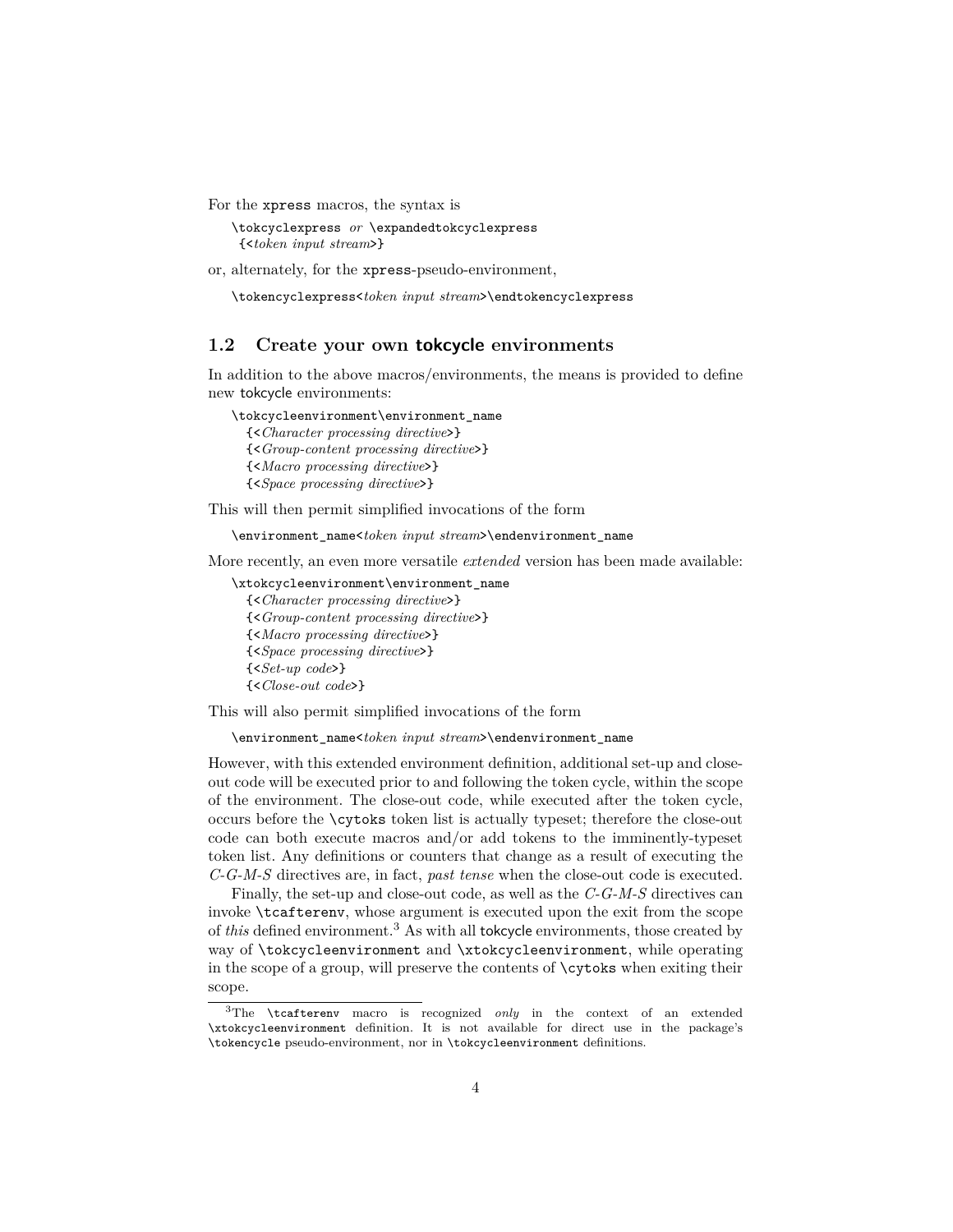# **1.3 Externally specified directives and directive resets**

For use in xpress mode, the directives for the *C-G-M-S* categories may be externally pre-specified, respectively, via the four macros \Characterdirective, \Groupdirective, \Macrodirective, and \Spacedirective, each taking an argument containing the particulars of the directive specification.

Each of these directives may be individually reset to the package default with the following argument-free invocations: \resetCharacterdirective, \resetGroupdirective, \resetMacrodirective, or \resetSpacedirective. In addition, \resettokcycle is also provided, which not only resets all four directives collectively, but it also resets, to the default configuration, the manner in which explicit and implicit group tokens are processed. Finally, it resets the \aftertokcycle macro to empty.

The default directives at package outset and upon reset are

```
\Characterdirective{\addcytoks{#1}}
\Groupdirective{\processtoks{#1}}
\Macrodirective{\addcytoks{#1}}
\Spacedirective{\addcytoks{#1}}
\aftertokcycle{}
\stripgroupingfalse
\stripimplicitgroupingcase{0}
```
The interpretation of these directives will be explained in the remainder of this document. Let it suffice for now to say that the default directive settings pass through the input stream to the output stream, without change.<sup>4</sup>

# **2 Commands in the tokcycle directives**

The document-level token cycling tools provided in the package are listed in section 1. For each of those commands and/or pseudo-environments, the user must (explicitly or implicitly) detail a set of directives to specify the manner in which the *Character*, *Group*, *Macro*, and *Space* tokens found in the input stream are to be processed. The *C-G-M-S* processing directives consist of normal TEX/LATEX commands and user-defined macros to accomplish the desired effect. There are, however, several macros provided by the package to assist the user in this endeavor.

The recommended way to apply this package is to collect the tokcycletransformed results of the input stream in a token register provided by the package, named **\cytoks**. Its contents can then be typeset via **\the\cytoks**.<sup>5</sup> The macro for appending things to \cytoks, to be used in the package directives, is \addcytoks.

<sup>4</sup>Except, possibly, in the case of catcode-6 tokens, which will be later addressed in sections 2.6.4 and 2.6.5.

<sup>&</sup>lt;sup>5</sup>If a token-cycle input stream contains no macros, or is to be detokenized, or if the inputstream tokens are not to be typeset, it may be possible (though not required) to bypass \cytoks and typeset the output directly.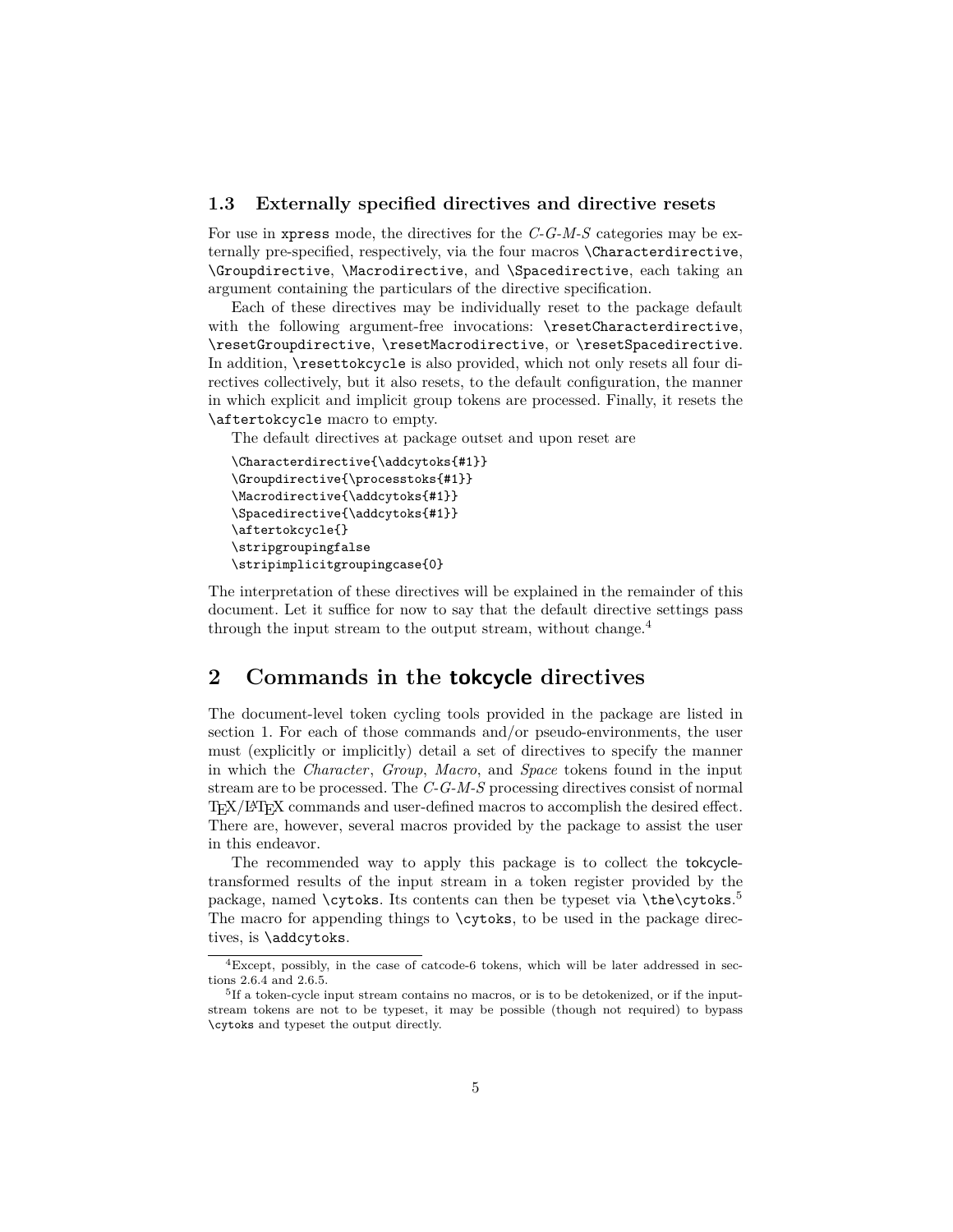# **2.1 Adding tokens to the output stream: \addcytoks**

The macro provided to append tokens to the \cytoks token register is named \addcytoks[]{}. Its mandatory argument consists of tokens denoting *what* you would like to append to the **\cytoks** register, while the optional argument denotes *how* you would like them appended (valid options include positive integers  $\lfloor \langle n \rangle \rfloor$  and the letter  $\lfloor x \rfloor$ ).

When the optional argument is omitted, the specified tokens are appended *literally* to the register (without expansion). An integer option, call it *n*, takes the the mandatory argument, and expands it *n*-times, and appends the result to \cytoks. The [x] option employs the \expanded primitive to maximally expand the argument before appending it to \cytoks.

The [x] option will prove useful when the *Character* or other directives involve a transformation that is fully expandable. Its use will allow the expanded result of the transformation to be placed in the token list, rather than the unexpanded transformation instructions.

## **2.1.1** #1

In the context of the *C*, *G*, *M*, and *S* processing directives, one may refer to #1 (for example, in the argument to **\addcytoks** or **\processtoks**). TrX users know that the first parameter to a T<sub>EX</sub> macro is denoted as #1. The specification of all tokcycle processing directives is structured in such a way that "#1" may be directly employed to indicate the current token (or group) under consideration in the input stream.

## **2.1.2 Transforming the input stream**

Within the tokcycle  $C-G-M-S$  directives, the command  $\ad{\c{pt}$ sks $\{$ #1} is used to echo the token being processed to the output stream that is being collected in the \cytoks token list. However, one may do more than merely echo the input one may transform it. If the user creates a macro, let's call it \xform, to take a single character of input and convert it in some way to something else, then this macro can be used inside the *Character* directive as  $\addcytoks{\xform{#1}}$ . In this case, if an 'e' were the token under consideration by the *Character* directive, '\xform{e}' would be added to the \cytoks token list. Since tokcycle operates upon each successive token in the input stream, this \xform macro that operates on a single token can be used to completely transform the tokcycle input stream.

If the \xform macro is expandable, reaching its termination in a known number, *n*, of expansions, \addcytoks can take advantage of that with its optional argument, performing the said number of expansions of \xform *before* adding the result to \cytoks. If the expandability of \xform is known, but the number *n* is not, the optional argument  $[x]$  to \addcytoks may be used to fully expand the argument (by way of the \expanded primitive). In that case, the resulting \cytoks result will show no evidence of the \xform macro, but only the results of its transformation.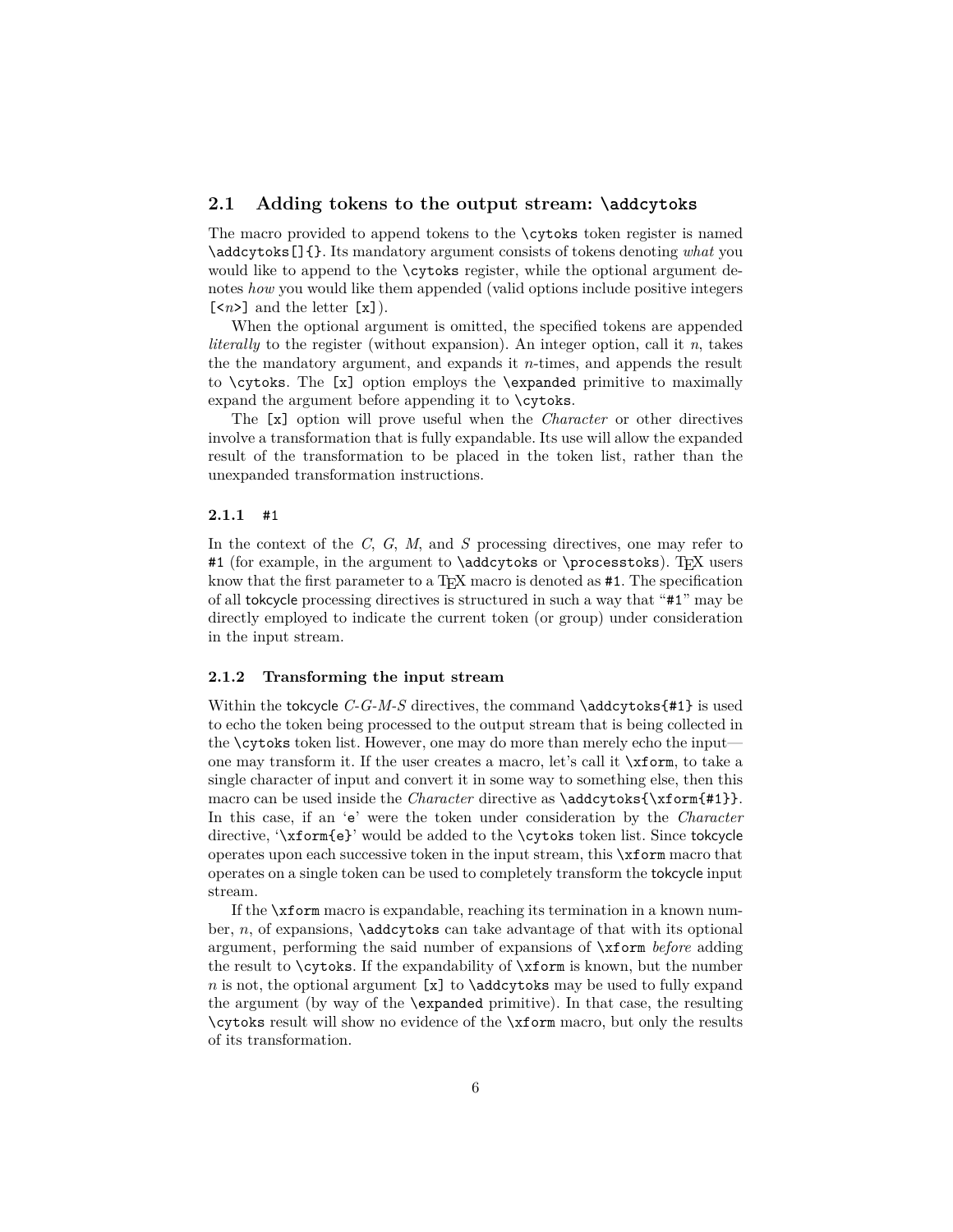The accompanying examples document, tokcycle-examples.pdf, is full of examples showing specific tokcycle-induced transformations.

# **2.2** *Group* **directive: \ifstripgrouping, and \processtoks**

The *Group* directive is unique, in that it is the only directive whose argument (#1) may consist of more than a single token. There are two issues to consider when handling the tokens comprising a group: do I retain or remove the grouping (cat-1,2 tokens)? Do I process the group's token content individually through the token cycle, or collectively as a unit?

Grouping in the output stream is determined by the externally set condition \ifstripgrouping. The package default is \stripgroupingfalse, such that any explicit grouping that appears in the input stream will be echoed in the output stream. The alternative, \stripgroupingtrue, is dangerous in the sense that it will strip the cat-1,2 grouping from the group's tokens, thereby affecting or even breaking code that utilizes such grouping for macro arguments. Apply \stripgroupingtrue with care.

The issue of treating the tokens comprising the content of a group individually or collectively is determined by the choice of macro inside the *Group* directive. Within the *Group* directive, the argument #1 contains the collective tokens of the group (absent the outer cat-1,2 grouping). The default directive \processtoks{#1} will recommit the group's tokens individually to be processed through the token cycle. In contrast, the command  $\ad{\text{cty}$  in the *Group* directive would directly add the collective group of tokens to the \cytoks register, without being processed individually by tokcycle.

# **2.2.1 The \groupedcytoks macro for more sophisticated group processing**

To this point, there have been presented two options for handling grouped material in the token cycle: process each of the grouped tokens (via \processtoks) or echo the grouped tokens (via \addcytoks). Obviously, one may also discard the grouped tokens altogether by employing neither of the above choices in the context of the *Group* directive.

However, there are times where you might wish to perform a macro task (for example, one that might add additional tokens to \cytoks) immediately *outside* of the group, before or after. If you were to add the task macro before or after the \processtoks invocation (anywhere in the *Group* directive), it will still be performed, by default, *inside* the \cytoks group.

The macro \groupedcytoks allows one to manually specify the grouping duties of the *Group* directive. Thus, the following two group-processing configurations are functionally identical: the default

```
\stripgroupingfalse
\Groupdirective{\processtoks{#1}}
```
and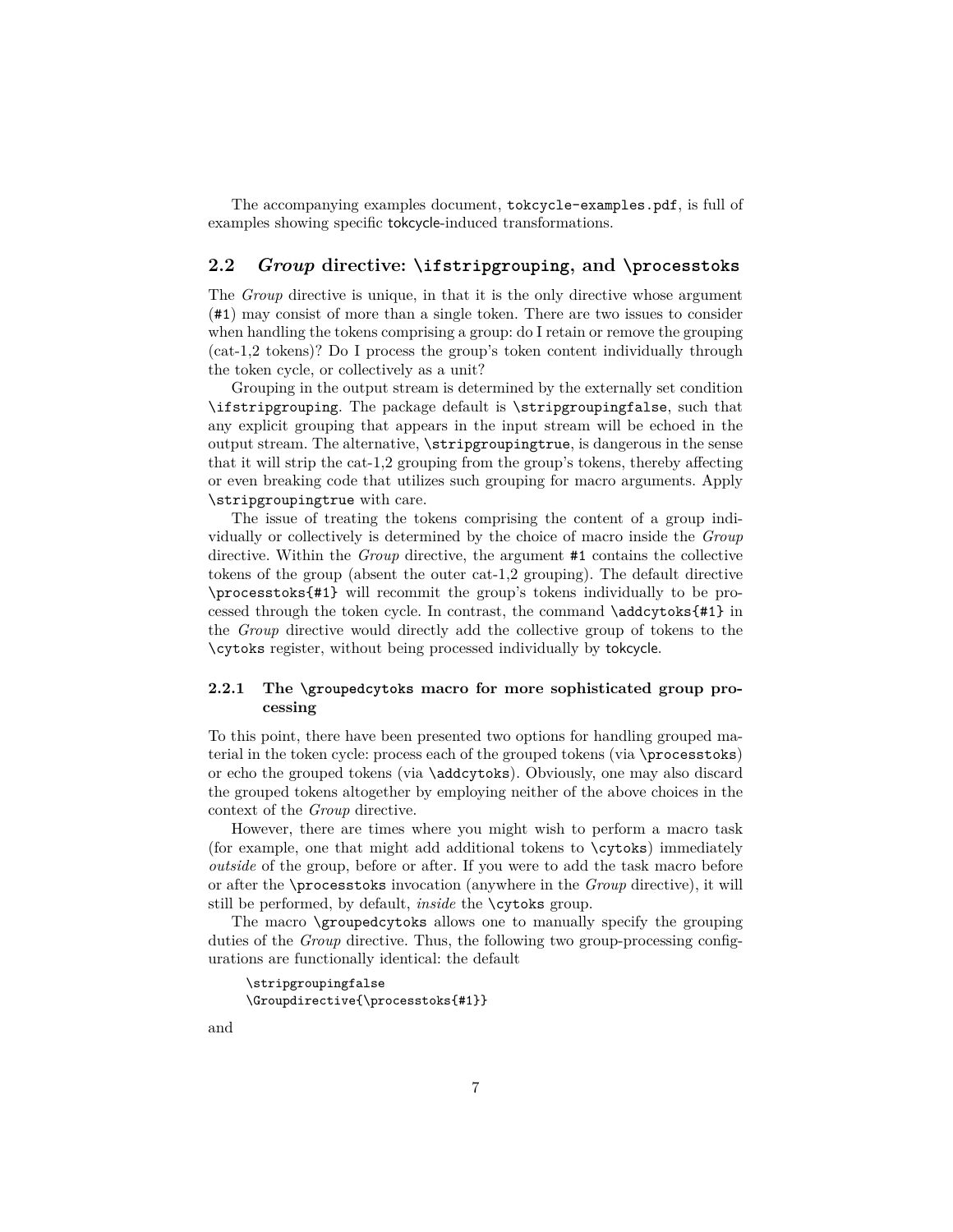```
\stripgroupingtrue
\Groupdirective{\groupedcytoks{\processtoks{#1}}}
```
Therefore, unless the goal is to introduce additional nesting levels into the input stream, the first rule of using \groupedcytoks is to \stripgroupingtrue before entering the token cycle. The argument of \groupedcytoks specifies the tasks that are to occur inside a \cytoks grouping. So, in the following example

```
\stripgroupingtrue
\Groupdirective{\taskA
  \groupedcytoks{\taskB\processtoks{#1}\taskC}%
  \taskD}
```
the tasks A and D will occur *outside* of the \cytoks group. Tasks B and C occur inside the group, immediately before and after processing the tokens of the group, respectively. Thus, the use of \groupedcytoks in this way permits tokcycle taskings to occur outside of the grouping applied to the output.

If \stripgroupingtrue had been omitted while still using \groupedcytoks, tasks A and D would have been in the explicit group, and tasks B and C, along with the grouped tokens  $#1$ , would have been nested within an additional group.

# **2.2.2 Implicit grouping tokens: \stripimplicitgroupingcase**

Implicit grouping tokens (e.g.,  $\begin{bmatrix} \log r \end{bmatrix}$  (egroup) can be handled in one of *three* separate ways. Therefore, rather than using an *if* -condition, the external declaration \stripimplicitgroupingcase{} is provided, which takes one of 3 integers as its argument  $(0, 1, \text{or } -1)$ . The package-default case of "0" indicates that the implicit-group tokens will not be stripped, but rather echoed directly into the output stream. The case of "1" indicates that the implicit-group tokens will be stripped and not placed into the output stream (as with explicit grouping, this is a dangerous case and should be specified with care).

Finally, the special case of  $-1$  indicates that the implicit-group tokens should instead be passed to the *Character* directive for further handling (note that the  $\infty$ implicittoktrue condition will be set<sup>6</sup>). Such a special treatment has limited application—for example, when the intent is to detokenize these tokens.

# **2.3 Looking ahead at the input stream**

In the normal mode of tokcycle operation, each token of the input stream is successively digested and sent to one of four user-defined directives for processing. Such an approach works well if there is no interdependency of adjacent tokens in the input stream. When such an interdepency exists (for example, the argument associated with an invoked macro), one might typically use flags that are set or cleared in one directive that can then be status-checked when the subsequent token is processed. While such an approach is wholly valid, it can create a complex web of flag setting/checking that can span across multiple directives.

 $6a$ s well as the internal condition \tc@implicitgrptrue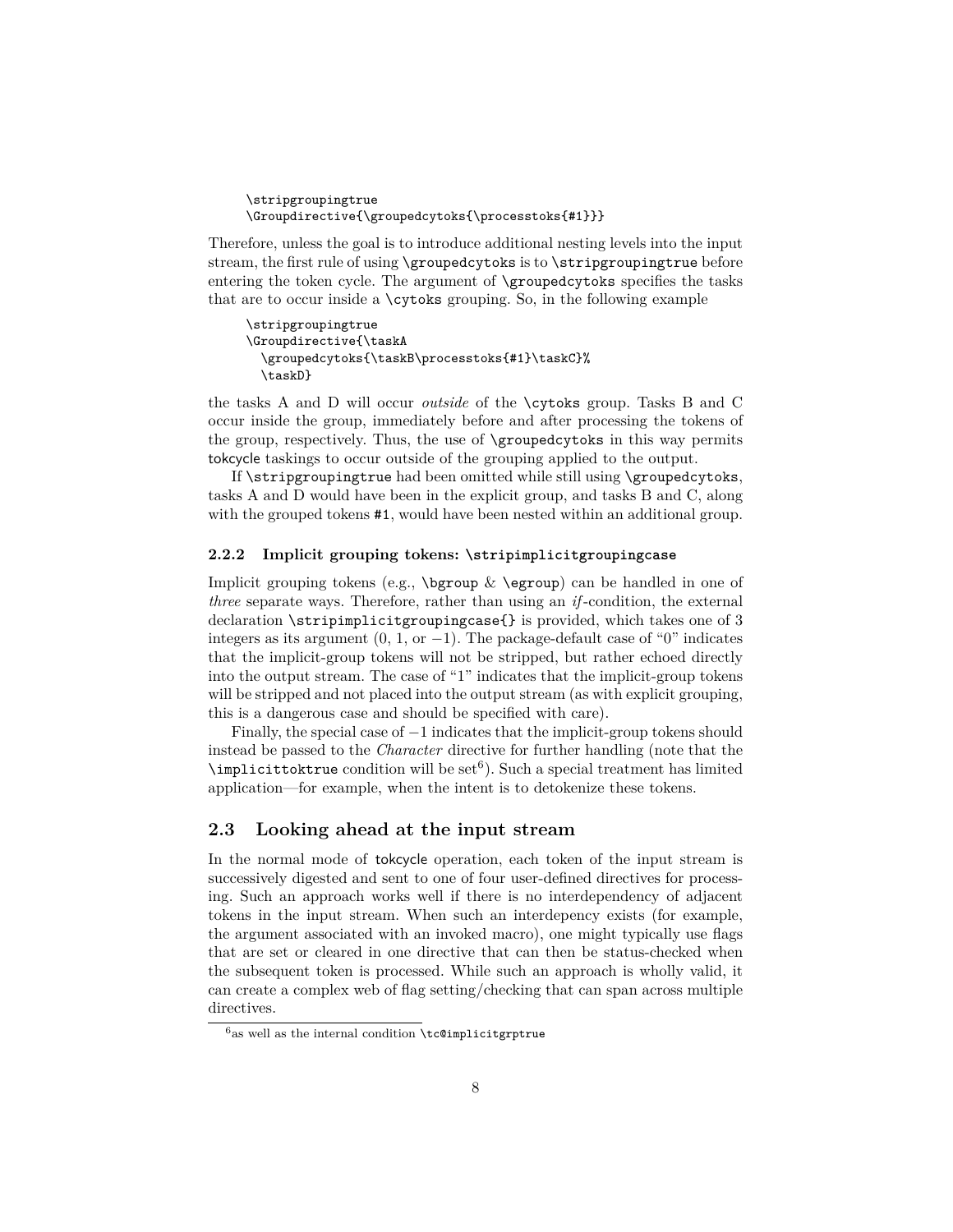With the release of v1.4 of the package, an alternative approach to handle such dependencies has been developed: look-ahead features, so that the occurrence of a particular token or condition can provoke an immediate examination of the input stream to handle a possible dependency, without waiting for the next iteration of the token cycle.

It should be noted that the use of look-ahead is perhaps more *dangerous* than the traditional use of flags—for if it is not performed with care, tampering with the input stream can destroy its integrity. The commands developed for these situations will now be described. They are designed to be employed as part of tokcycle's *Character*, *Macro*, and *Space* directives for checking and/or handling successively linked tokens in the input stream. They cannot be used inside the *Group* directive.

### **2.3.1 \tcpeek**

When issued within a directive as, for example  $\text{tepek}\z$ , the next token from the input stream is  $\$ futurelet into  $\zeta$ . This has several implications. The input stream remains undisturbed, so that the peeked-at token will still be the token to be digested in the next iteration of the token cycle. Because it has been \let, \z does not *contain* the token from the input stream in the manner of a \def, but rather it is a separate token *possessing the same properties* as the input-stream token. As such, it is ideal to be used for \ifx comparisons. For example, \ifx\bgroup\z will detect whether a cat-1 group-opening token is at the head of the input stream, e.g., an opening brace,  $\{$ , it he comparison \ifx\tcsptoken\z will detect whether a cat-10 space is at the head of the input stream. Such comparisons can be useful in directing the logic of the tokcycle directive.

### **2.3.2 \tcpop**

When issued as, for example  $\text{top}(z)$ , the next token(s) from the input stream is *immediately* digested as an argument and the tokens are placed into the macro \z. This token (or tokens) will no longer be digested as part of the next iteration within the token cycle, unless the tokens are subsequently replaced at the head of the input stream (see \tcpush below).

Beware that when T<sub>E</sub>X absorbs an argument, leading white space is lost. Further, if the argument was enclosed in cat-1,2 braces, the braces are stripped and the whole group is absorbed as the argument. In some cases, if the argument needs manipulation, this brace-stripping behavior may be desired. However, if the retention of the leading white space and the braces are desired, one can use manual techniques (possibly involving macros such as \tcpeek, \tcpopwhitespace and \tcpushgroup) or one can instead use \tcpopliteral (see below) in lieu of \tcpop.

If \tcpop is used nonetheless, to aid in such matters when cat-10 space is at the head of the input stream, the flag \spacepoppedtrue will be set when a \tcpop is issued. However, even \ifspacepopped will be unable to differentiate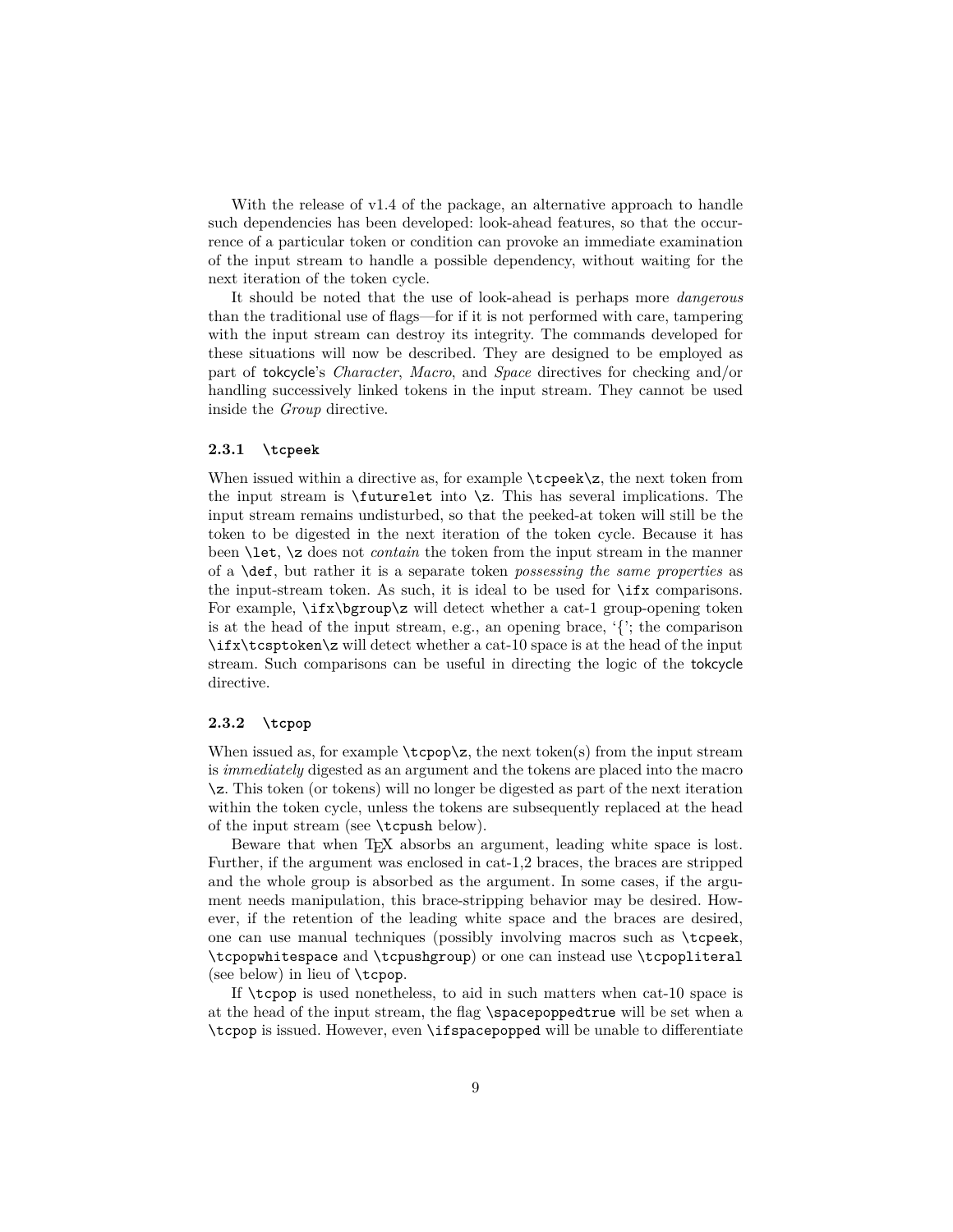explicit "white" space that is lost during argument absorption versus implicit space (e.g., \@sptoken or active-implicit space) that is not discarded. Another option for dealing with leading white space is \tcpopwhitespace (see below).

## **2.3.3 \tcpopliteral**

This macro is an alternative to \tcpop, if the retention of leading white space and possibly braces are required when popping an argument from the input stream. This can be particularly useful if the popped tokens must later be placed back into the input stream in their original state. The syntax,  $\text{topopliteral}\zeta$ , pops an argument into  $\zeta$ , while retaining possible leading whitespace and brace groups.

## **2.3.4 \tcpopappto and \tcpopliteralappto**

When issued as, for example  $\t{topopappto\z$ , the next token(s) from the input stream is absorbed as an argument and *appended* to the replacement text of \z. The same group/space provisos affecting \tcpop apply here as well. The control sequence to be appended, here  $\zeta$ , may not be undefined when  $\zeta$ is invoked. This macro is just a convenient joining of two macros: \tcpop and \tcappto#1from#2 (see below).

The same applies for the macro \tcpopliteralappto, which conveniently joins \tcpopliteral and \tcappto#1from#2.

## **2.3.5 \tcpopuntil**

This command pops one or more tokens from the input stream in the manner of a delimited argument. Thus, when issued as, for example  $\text{toppartial } 0\zeta$ , tokens from the input stream are absorbed into  $\zeta$  until an 0 token is reached. Unlike delimited-argument absorption, however, the delimiter (0 in this example) is also added to the specified control sequence, in this case \z. This construct is very useful for obtaining optional-argument tokens from the input stream. Consider the following code, with an input stream of [1ex]{2ex}:

```
\tcpeek\z
\ifx[\z\tcpopuntil ]\q\else\def\q{}\fi
```
Since an optional argument is next in the input stream,  $\qquad$  will obtain the replacement text [1ex], and the input stream will now begin with {2ex}. If an optional argument had not been next in the input stream, then \q would be empty and the input stream would still begin with {2ex}.

## **2.3.6 \tcpopwhitespace**

When issued as, for example  $\text{topw}$  its space  $\mathsf{z}$ , leading white space from the input stream will be absorbed and set in  $\zeta$ , in the manner of a  $\det$ . Unlike the flag \ifspacepopped, leading implicit space will not be indicated by this macro—only leading explicit white space. If no leading white space is present,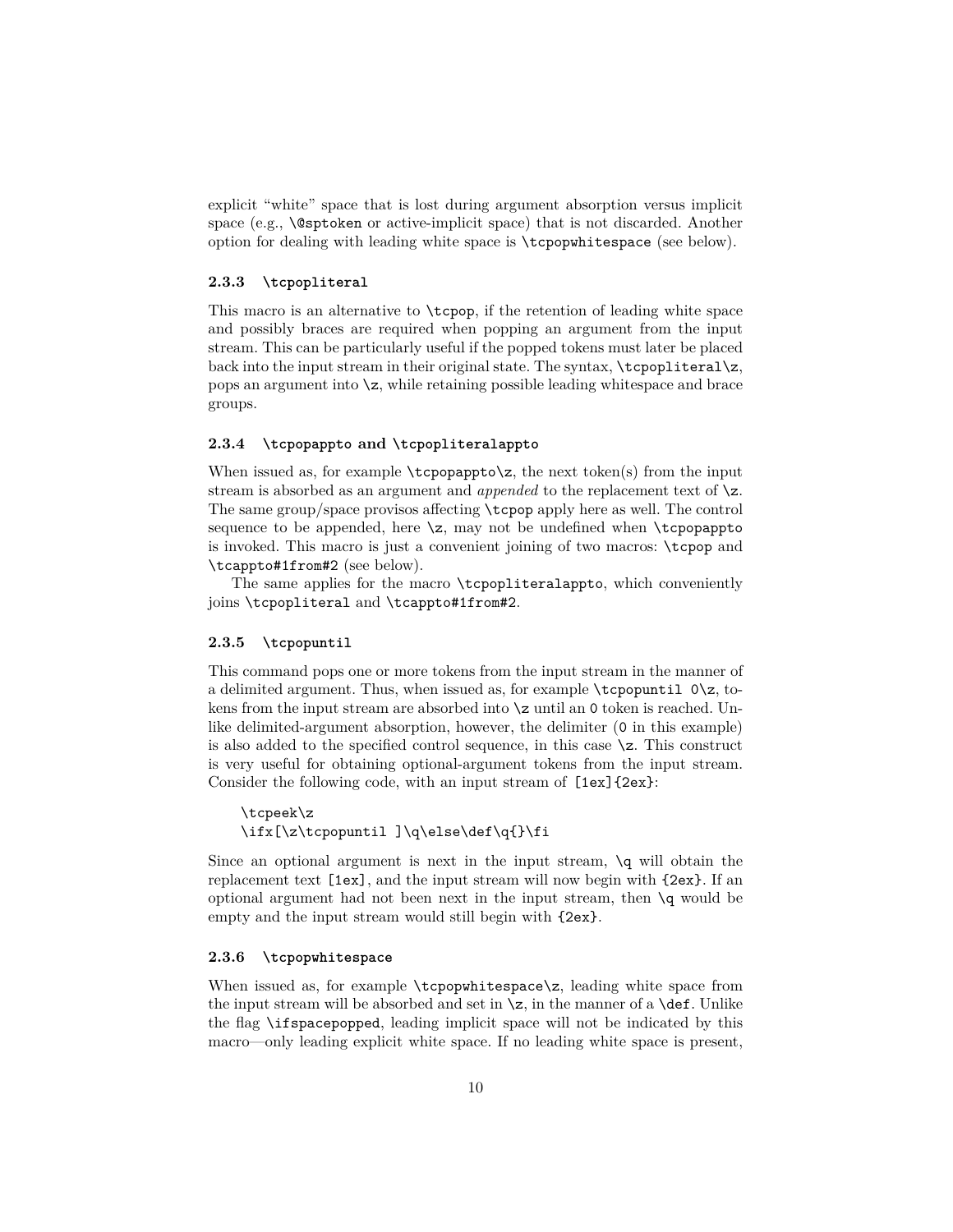\z will be empty following its invocation and no tokens will have been removed from the input stream.

## **2.3.7 \tcpush**

To this point, several commands have been described for reading and/or extracting tokens from the input stream. There are also a corresponding commands for placing material at the head of the input stream, should that need arise. With an invocation of  $\text{log}$ , the replacement text of  $\zeta$  will be pushed onto the input stream. Multiple pushes will be handled in a last-in-first-out fashion.

Beware that, because argument absorption in TFX will strip the braces of an absorbed group, care must be taken. If the input stream leads with a grouped quantity, such as  $\{abc\}$ , then  $\t{topop}\zeta\t{cpush}\z$  will end up with abc in the input stream, with the braces missing. *The commands \tcpop and \tcpush are not strictly inverse operations* (see \tcpopliteral as an alternative). For this reason, the command \tcpushgroup is also provided (see below).

The command \tcpush supports an optional argument that functions in the same manner as that of \addcytoks, to provide additional levels of expansion beyond the mere replacement text. Thus, \tcpush[2]\z will take the replacement text of  $\zeta$ , expand it twice, and push the result onto the input stream. In a similar way,  $\text{z}\z$  will fully expand the replacement text of  $\zeta$ and then place those tokens onto the input stream. Whereas \addytoks places tokens into the output stream (the token list \cytoks), \tcpush places tokens at the head of the input stream.

## **2.3.8 \tcpushgroup**

The command \tcpushgroup functions in a manner similar to \tcpush, except that the replacement text of the argument is placed onto the input stream within a braced (cat-1,2) group. So if the replacement text of  $\zeta$  is abc, then the invocation \tcpushgroup\z will place {abc} onto the input stream. As with \tcpush, and with the identical syntax, the command \tcpushgroup supports an optional argument that directs addition levels of expansion beyond the mere replacement text.

### **2.3.9 \tcappto#1from#2**

This macro does not touch the input stream, per se. However, as tokens are popped from the input stream and placed into macros, this command conveniently allows for their aggregation Thus, if \q contains abc and the newly popped  $\zeta$  contains d, then  $\tag{z will append the contents of$  $\zeta$  to  $\zeta$ , so that, upon conclusion,  $\zeta$  will contain the tokens abcd. Unexpandable tokens can also be appended directly using this macro, using the syntax of \tcappto \q from{123}. Expandable tokens can also be added directly with the use of this macro, by using a leading \noexpand or \empty, as in \tcappto \q from{\noexpand\today}.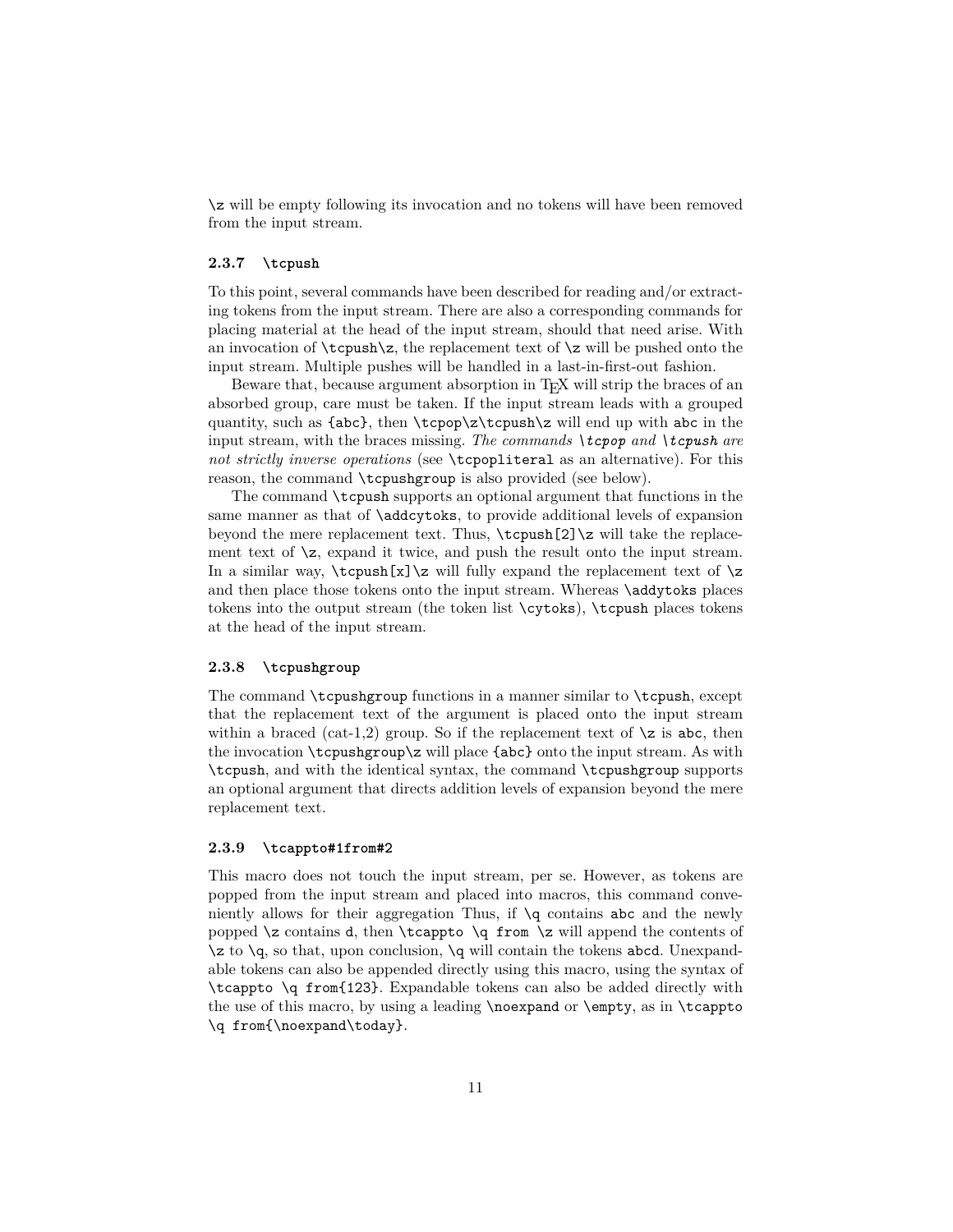# **2.4 Truncating the input stream**

The basic process of tokcycle is one in which an input stream (or argument) of tokens is examined and processed based on directives set up by the user. Typically, the input stream is processed token-by-token to exhaustion, which occurs when a defined terminating token is reached. In section 2.5, we will see how a sequence of tokens can be exempted from any processing that would otherwise occur in the directive, and be passed instead directly to the output stream.

However, in this section, we will examine how tokcycle can be directed to *dynamically* truncate, that is, discard the remaining input stream based on the tokens found therein. Truncation commands may be issued within the *Character*, *Macro*, and *Space* directives. More will be said about the *Group* directive in section 2.4.3.

Truncation can be made to apply either to the remainder of the current tokcycle-nesting level (corresponding to an explicit catcode-1,2 group in the input stream)<sup>7</sup> or for the remainder of the total tokcycle input stream.

# **2.4.1 \truncategroup and \truncategroupiftokis**

As to truncating the input stream for the remainder of the tokcycle nesting level, the command is simply \truncategroup. So, for example, the directive

#### \Spacedirective{\truncategroup}

would direct tokcycle, if it ever finds a (catcode-10) space token in the input stream, to discard the remainder of the tokens within the group in which that space was initially found.

More often, however, one would desire to issue the truncation *conditionally*. One could use one of the conditional commands of section 2.7, for example,

\tctestifcon{<*condition*>}{\truncategroup}{<*code if condition not met*>}

Alternatively, if the *condition* is the occurrence of a particular single token in the input stream, one may use an abbreviated syntax:

\truncategroupiftokis{<*tok*>}{<*code if condition not met*>}

Thus, an example to echo macro tokens to the output stream, unless a \relax token is found, in which case terminate the group, would be

### \Macrodirective{\truncategroupiftokis{\relax}{\addcytoks{#1}}}

Obviously, checks for particular character tokens would be placed in the *Character* directive, rather than the *Macro* directive.

 $7$ Note that implicit groups ( $\begin{array}{c} \begin{array}{c} \text{degree} \end{array}$  do not create a new tokcycle nesting level, nor do \begingroup...\endgroup. Only explicit catcode-1,2 groups, in the nature of  $\{\ldots\}$ , create a nested tokcycle level. The current tokcycle nesting level may be obtained from the TEX count \tcdepth, which starts at zero upon tokcycle entry. This count is incremented and decremented as groups are entered and exited in the input stream. It may be examined within the *C-G-M-S* directives in order to guide decisions.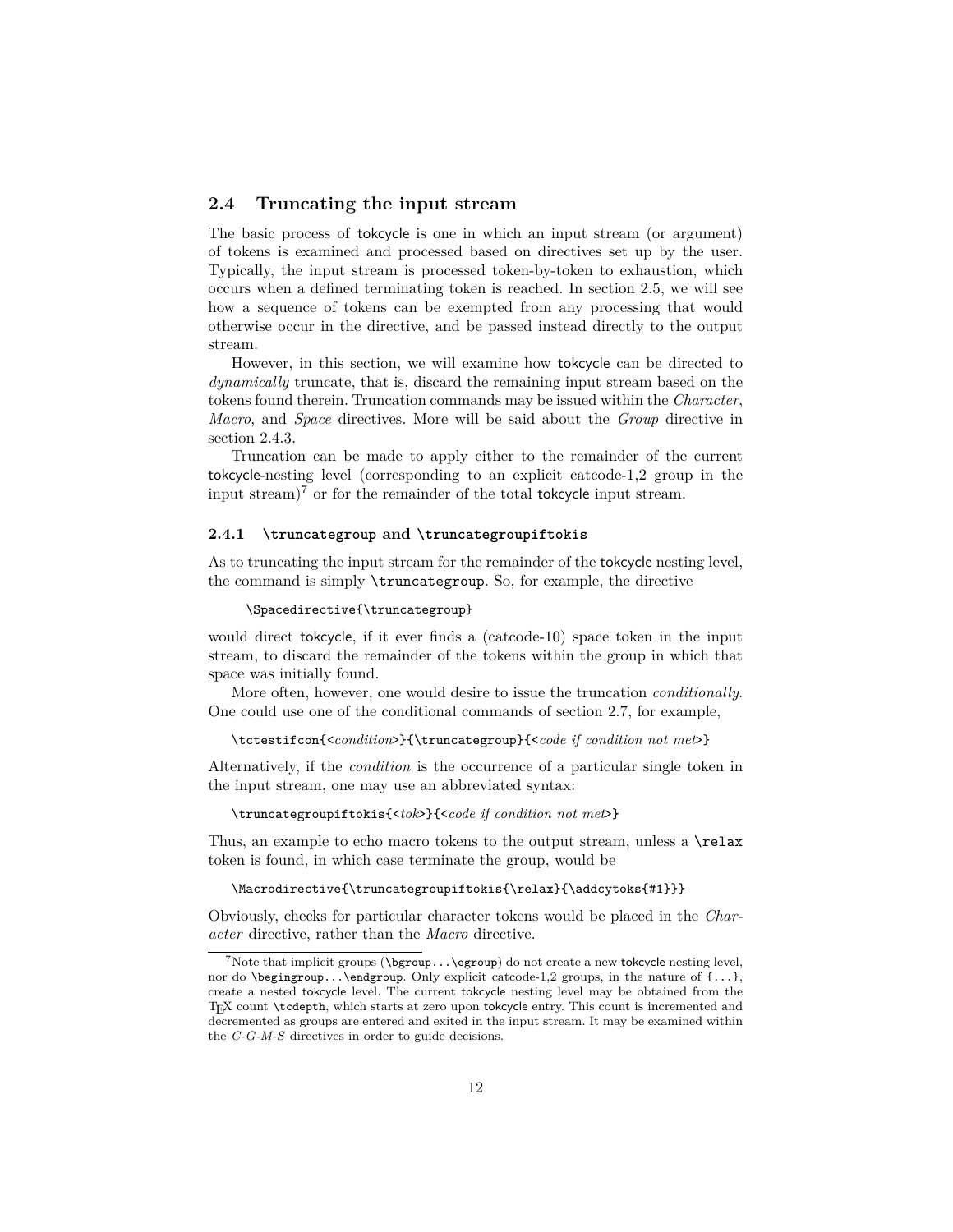## **2.4.2 \truncatecycle and \truncatecycleiftokis**

There are two commands that are in every way analogous to the group-terminating macros of section 2.4.1. These commands are \truncatecycle and \truncatecycleiftokis. But in this case, all tokens are discarded to the end of the input stream, not just the current group (i.e., tokcycle-nesting level). One point to note, however, is that open group levels will be closed by the \truncatecycle command, so that the tokens, both those being executed as well as those retained in \cytoks, will be group-balanced.

### **2.4.3 Truncating from within the** *Group* **Directive**

The truncate commands described in prior sections may *not* be executed from the *Group* directive, as has already been mentioned. What does termination even mean in the \Groupdirective context? The *Group* directive is executed whenever an explicit catcode-1,2 group is encountered in the input stream. The argument, #1, to that directive will be the complete contents of the group (sans the catcode-1,2 delimiters).

So, to truncate the group from the outset, not doing anything with #1 will accomplish the desired result. For example, to truncate all group-level-3 tokens, you could say, using the conditional commands of section 2.7,

#### \Groupdirective{\tctestifnum{\tcdepth=3}{}{\processtoks{#1}}}

There is no need to use an explicit  $\tau \rightarrow \infty$  macro to accomplish it.

On the other hand, to truncate the complete token cycle if, for example, group-level-3 tokens are encountered, you have to set some sort of flag that is immediately picked up by one of the other directives. Here is an example of how that can be done:

```
\Groupdirective{\tctestifnum{\tcdepth=3}{\processtoks{\truncatenow}}%
                                        {\processtoks{#1}}}
\Macrodirective{\truncatecycleiftokis{\truncatenow}{\addcytoks{#1}}}
```
Note that, as long as \stripgroupingfalse is active, the above examples will result in empty, rather than absent, level-3 groups, since the group open occurs before the truncation is processed. If the presence of even an empty group is to be avoided in such a case, one may employ the \groupedcytoks techniques described in section 2.2.1.

# **2.5 Escaping content from tokcycle processing**

There are times you may wish to prevent tokens in the tokcycle input stream from being operated on by tokcycle. Rather, you just want the content passed through unchanged to the output; that is, with the intent to have multi-token content bypass the tokcycle directives altogether.

The method developed by the package is to enclose the escaped content in the input stream between a set of tokcycle escape characters, initially set to a vertical rule character found on the keyboard: "|". The main proviso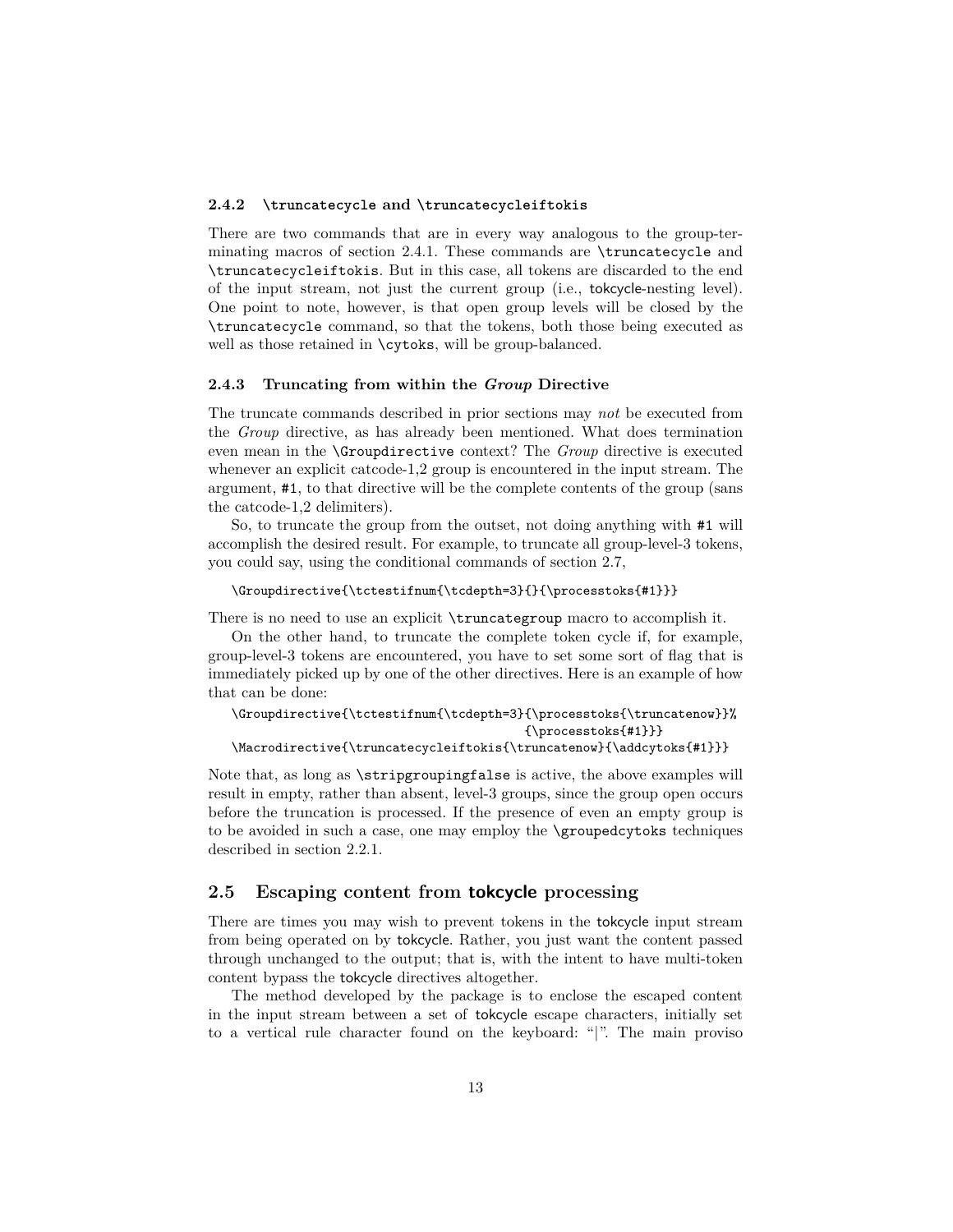is that the escaped content cannot straddle a group boundary (the complete group may, however, be escaped). The escape character can be changed with \settcEscapechar{<*escape-token*>}.

## **2.6 Flagged tokens**

Certain token types are trapped and flagged via true/false *if* -conditions. These *if* -conditions can be examined within the appropriate directive (generally the *Character* directive), to direct the course of action within the directive.

# **2.6.1 Active characters**

**\ifactivetok:** Active (cat-13) tokens that occur in the input stream result in the flag \ifactivetok being set \activetoktrue. Note that the expansion of the token's active \def occurs *after* tokcycle processing. With active \let's, there is no text substitution; however, the assignment is already active at the time of tokcycle processing. The only exception to this rule is with pre-expanded input, \expandedtokcycle[xpress]. If an active token's substitution is governed by a \def, the text substitution will have occurred before reaching the token cycle.

**\ifactivetokunexpandable:** This flag is similar to \ifactivetok, in that a token must be active for this to be set true. However, in addition, it is only true if the active token is \let to a character or a primitive, neither of which can be expanded. Active characters assigned via \def or else \let to a macro will *not* qualify as \activetokunexpandabletrue.

**\ifactivechar:** This flag, rather than testing the token, tests the character code of the token, to see if it is set active. Generally, the token and its character code will be synchronized in their *activeness*. However, if a token is tokenized when active, but the corresponding character code is made non-active in the meantime, prior to the token reaching tokcycle processing, this flag will be set \activecharfalse. A similar discrepency will arise if a token is not active when tokenized, but the character code is made active in the interim, prior to tokcycle processing.

## **2.6.2 Implicit tokens: \ifimplicittok**

Implicit tokens, those assigned via **\let** to characters<sup>8</sup>, are flagged with a true setting for \ifimplicittok. Generally, implicit tokens will be directed to the

<sup>8</sup>Some clarification may be needed. Control sequences and active characters that are \let to something other than a cat-0 control sequence will be flagged as implicit. If implicit, a token will be processed through the *Character* directive (exceptions noted). On the other hand, if a control sequence or active character is \let to a cat-0 control sequence, it will be directed to the *Macro* directive for processing, without the implicit flag.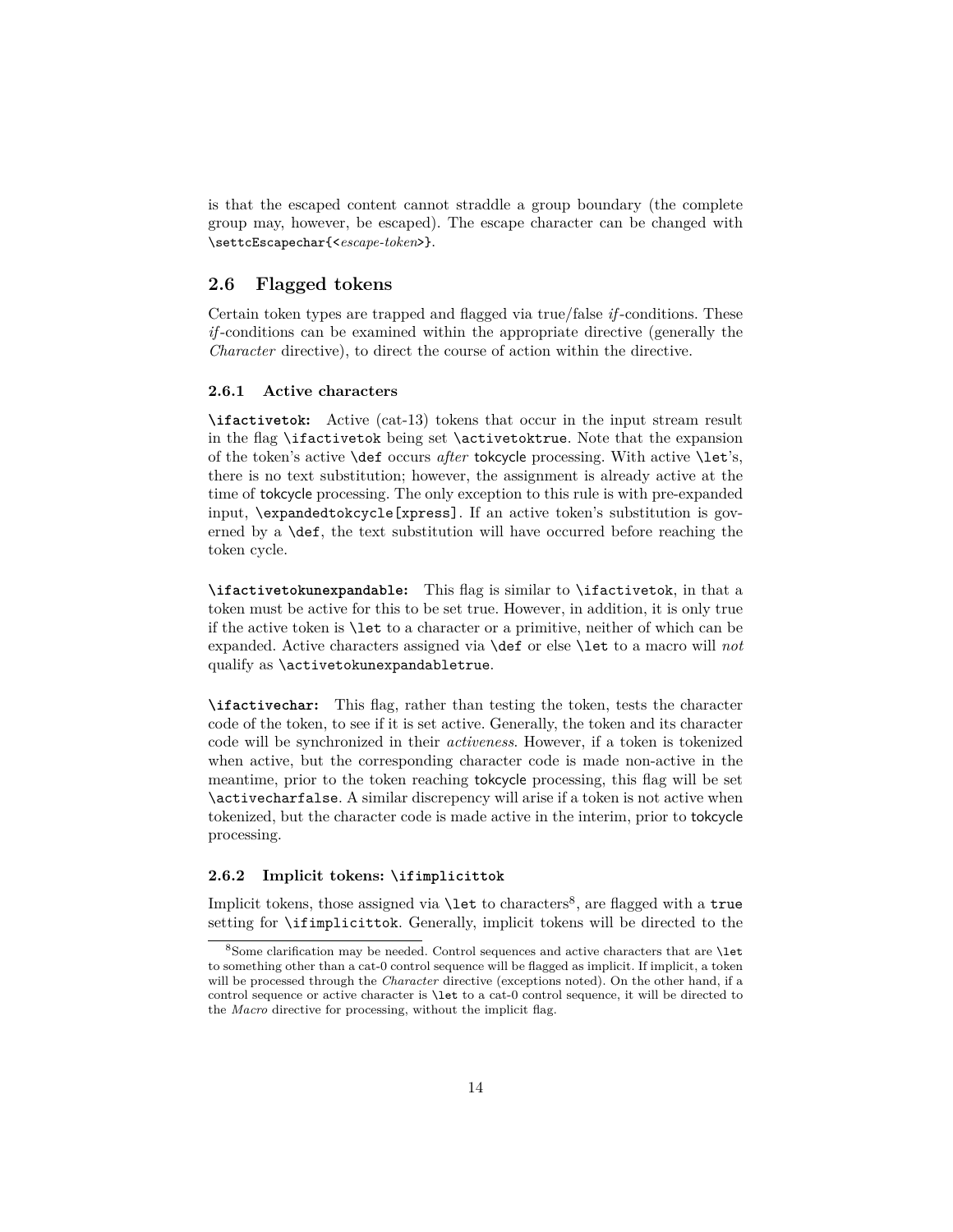*Character* directive for processing. There are, however, two exceptions: i) implicit grouping tokens (e.g., \bgroup and \egroup) will not appear in any directive unless the \stripimplicitgroupingcase has been set to  $-1$ ; and ii) implicit space tokens (e.g., \@sptoken) will be processed by the *Space* directive.

## **2.6.3 Active-implicit tokens, including spaces**

One may occasionally run across a token that is both active and implicit. For example, in the following code, Q is made both active and implicit:

\catcode'Q=\active \let Qx

In general, both \ifactivetok and \ifimplicittok tests can be performed together to determine such cases.

This is true even in the case of active-implicit catcode-10 spaces, which are always processed through the *Space* directive. As of tokcycle v1.4, the actual active-implicit space, if encountered in the input stream, will be passed as #1 to the *Space* directive, *as long as the character code of the token is still \active.* If the character code of that token is no longer active, a generic implicit space token named \tcsptoken is instead passed to the the *Space* directive as #1. In either case, the catcode-12 version of the active character that was digested will be, for that moment, retained in a definition named \theactivespace. This can be useful if detokenization is required of the spaces. Such an example is described in the tokcycle-examples adjunct document.

# **2.6.4 Parameter (cat-6) tokens (e.g., #): \ifcatSIX**

Typically, category-code 6 tokens (like #) are used to designate a parameter (e.g., #1–#9). Since they are unlikely to be used in that capacity inside a tokcycle input stream, the package behavior is to convert them into something cat-12 and set the *if*-condition \catSIXtrue. In this manner, \ifcatSIX can be used inside the *Character* directive to trap and convert cat-6 tokens into something of the user's choosing.

As to the default nature of this conversion (if no special actions are taken), explicit cat-6 characters are converted into the identical character with category code of 12. On the other hand, implicit cat-6 macros (e.g.,  $\let\myhash#$ ) are converted into a fixed-name macro, \implicitsixtok, whose cat-12 substitution text is a \string of the original implicit-macro name.

## **2.6.5 Parameters (**#1**–#9): \whennotprocessingparameter**

While, generally, one would not intend to use parameters in the tokcycle input stream, the package provides, not a flag, but a macro to allow it. The macro is to be used *within* the *Character* directive with the syntax:

\whennotprocessingparameter#1{<*non-parameter-processing-directive*>}

Here, the #1 doesn't refer to #1 as it might appear in the input stream, but to the sole parameter of the *Character* directive, referring to the current token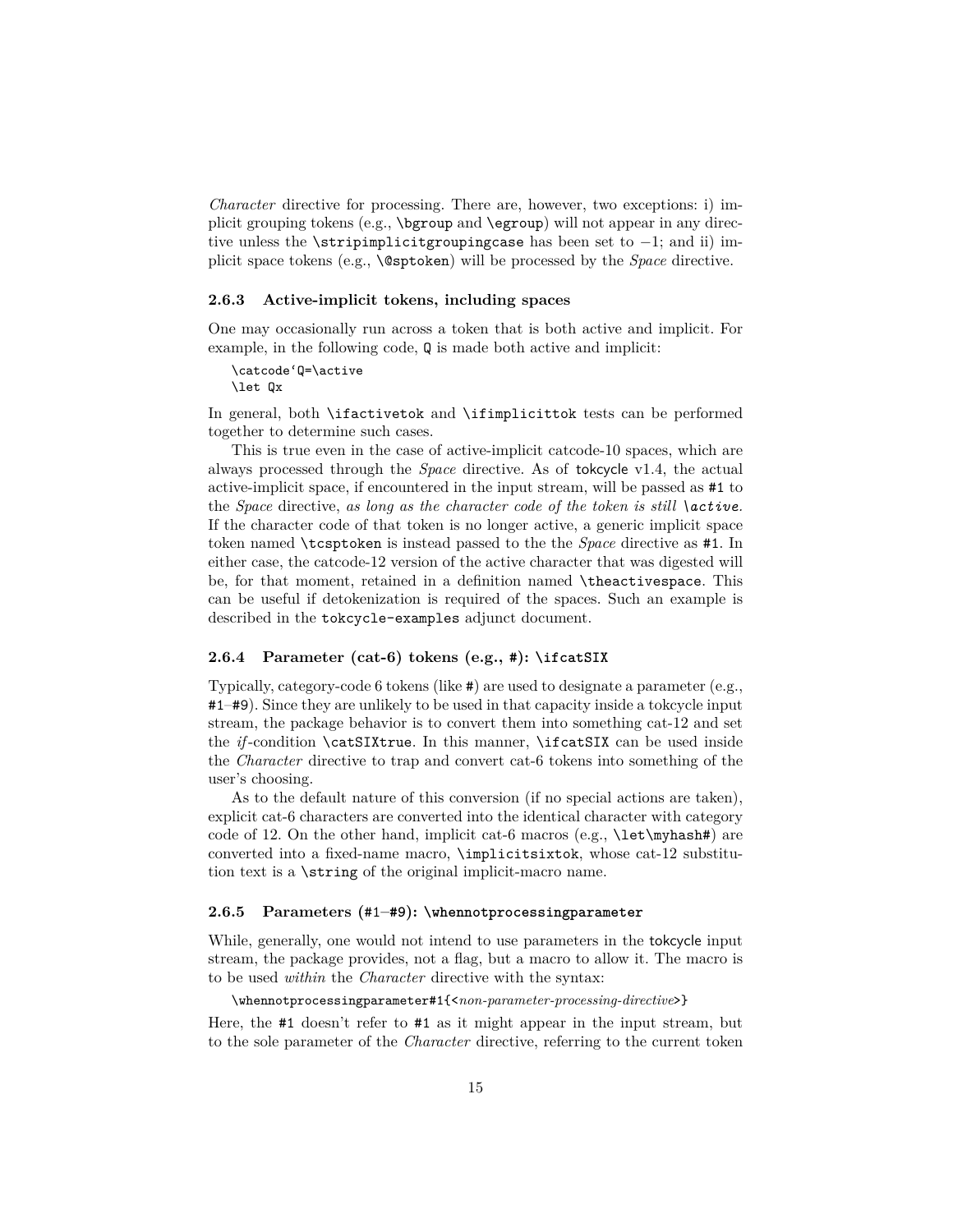being processed. With this syntax, when the token under consideration is a parameter (e.g., #1–#9), that parameter is added to the \cytoks register. If the token under consideration is not a parameter, the code in the final argument is executed.

# **2.7 Misc: general** *if* **-condition tools**

T<sub>EX</sub> comes equipped with a variety of  $\iota$ **if...** condition primitives. When dealing with macros for which the order of expansion is important, the \else and \fi can sometimes get in the way of proper expansion and execution. These four restructured *if* macros came in handy writing the package, and may be of use in creating your directives, preventing \else and \fi from getting in the way:

\tctestifcon{<*TeX-if-condition*>}{<*true-code*>}{<*false-code*>} \tctestifx{<*\ifx-comparison-toks*>}{<*true-code*>}{<*false-code*>} \tctestifnum{<*\ifnum-condition*>}{<*true-code*>}{<*false-code*>} \tctestifcatnx<*tok1*><*tok2*>{<*true-code*>}{<*false-code*>}

Note that unlike those macros requiring three arguments, the lone exception is \tctestifcatnx, which requires four, comparing the catcodes of the two input toks **without expansion** (nx denotes \noexpand).

# **2.8 tokcycle completion: \aftertokcycle and \tcendgroup**

The tokcycle *macros*, upon completion, do nothing. Unlike \tokencycle *environments*, they don't even output **\the\cytoks** token register. A command has been provided, \aftertokcycle, which takes an argument to denote the actions to be executed following completion of *all* subsequent tokcycle *macro* invocations within the scope of the current group. It might be specified as simply as \aftertokcycle{\the\cytoks}, so as to have the output stream automatically typeset by future invocations of the \tokcycle macro.

The meaning of \aftertokcycle can be reset with \aftertokcycle{}, but is also reset as part of \resettokcycle. Unlike macros, the tokcycle environments are unaffected by \aftertokcycle, as they actually set it locally (within their grouped scope) to accomplish their own purposes.

Speaking of the tokcycle environments, there is a command employed by the environments \tokencycle and \tokencyclexpress that is likewise available to the user: \tcendgroup. This is a version of \endgroup that additionally transmits the current value of the \cytoks token list *outside of the group*. So if a user wishes to confine certain tokcycle activity inside a group, but wishes to have access to the **\cytoks** result afterward, he may simply wrap the activity in \begingroup...\tcendgroup.

# **2.9 Accommodating catcode-1,2 changes: \settcGrouping**

In order to avoid making the tokcycle parser overly complex, requiring multiple passes of the input stream, the package defaults to using catcode-1,2 braces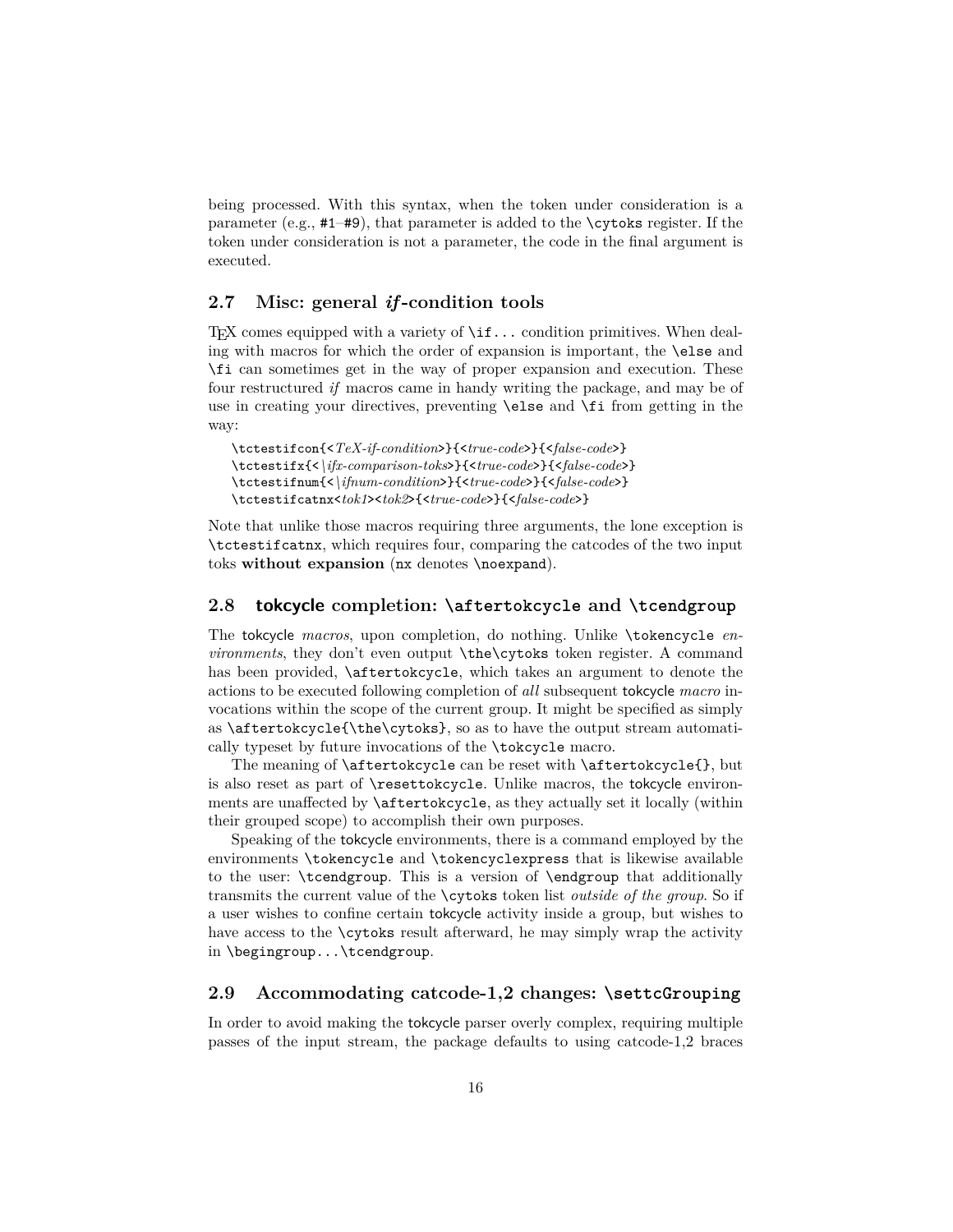{ } to bring about grouping in the output stream, regardless of what the actual cat-1,2 tokens are in the input stream. As long as their sole purpose in the token cycle is for grouping and scoping, this arrangement will produce the expected output.

However, if the actual character-code of these tokens is important to the result (e.g., when detokenized), there is one other option. The package allows the external specification of which cat-1,2 tokens should be used in the tokcycle output stream. The syntax is \settcGrouping{{#1}}, to use the standard braces for this purpose (default). If angle-brackets < > were to be the *new* grouping tokens, then, after their catcodes were changed, and \bgroup and \egroup were reassigned, one would invoke \settcGrouping<<#1>>. These will then be the grouping tokens in the tokcycle output stream until set to something else.

# **3 Usage Examples**

See the adjunct file, tokcycle-examples.pdf, for an array of tokcycle examples.

# **4 Summary of known package limitations**

The goal of this package is not to build the perfect token-stream parser. It is, rather, to provide the means for users to build useful token-processing tools for their  $T_{F}X/ET_{F}X$  documents.

What follows are the known limitations of the package. which arise, in part, from the single-pass parsing algorithm embedded in the package. Surely, there are more cases associated with arcane catcode-changing syntax that are not accounted for; I encourage you to bring them to my attention. If I can't fix them, I can at least disclaim and declaim them below:

- One must inform the package (via \settcGrouping) of changes to the cat-1,2 tokens *if* there is a need to detokenize the output with the specified bracing group; however, grouping will still be handled properly (i.e., cat-1,2 tokens will be detected), even if the package is not notified. See section 2.9.
- Should one need to keep track of the *names* of implicit cat-6 tokens (e.g., \svhash following \let\svhash#), care must be exercised. When encountered in the input stream, a cat-12  $\string$  of the implicit-cat-6 token *name* is stored in the \implicitsixtok macro. It is the \implicitsixtok token which is passed to the *Character* directive as #1, in lieu of the actual cat-6 token. If there is at most a single implicit-cat-6 named token in the input stream, then \implicitsixtok will reflect its name. However, if there is more than one, \implicitsixtok will be redefined on the fly with each occurrence.

Therefore, should one intend to add more than one such token *name* to the token list by way of \addcytoks, *it must be expanded first* (e.g.,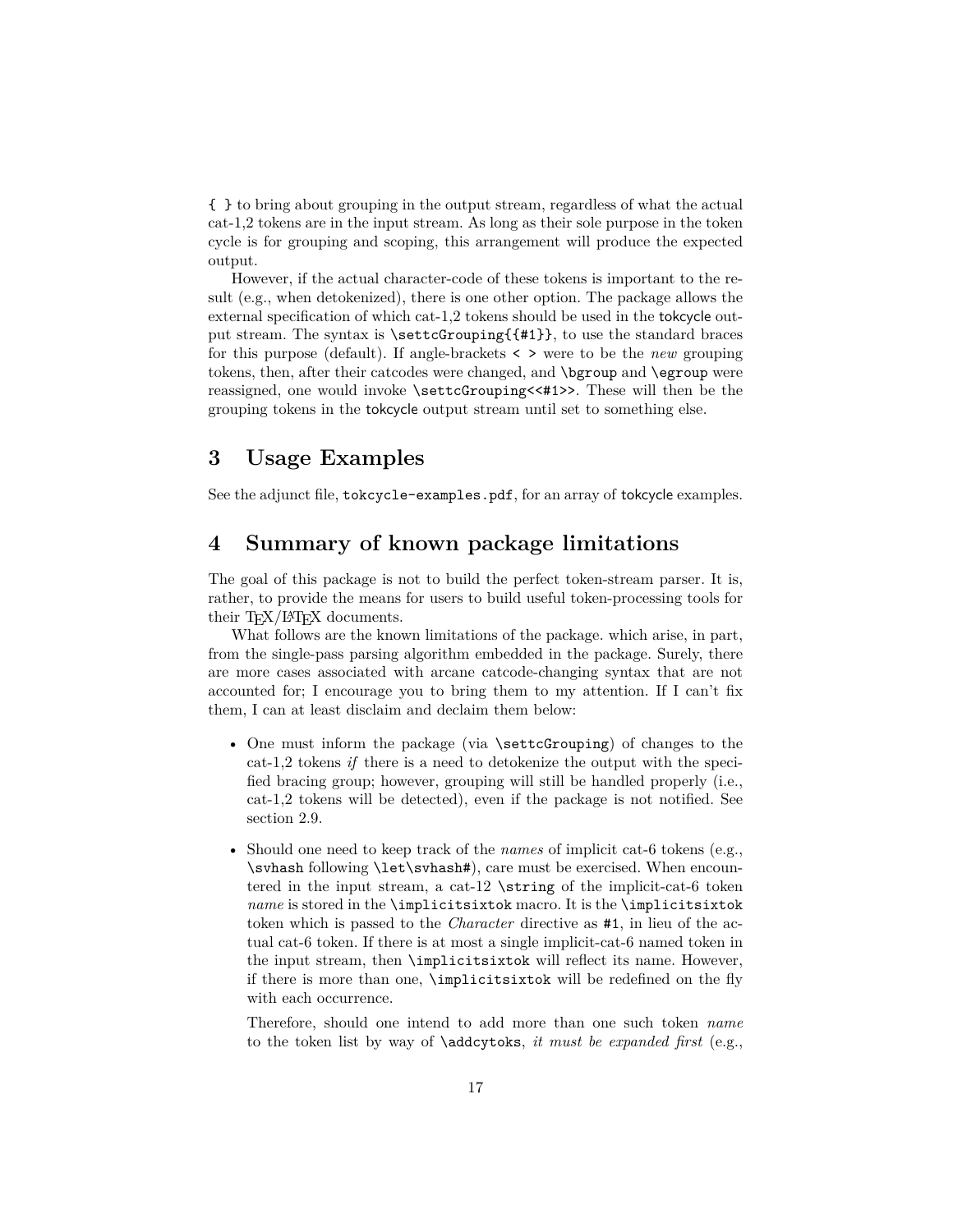\addcytoks[1]{#1}), in order to capture the *name* of that particular cat-6 implicit token, rather than the name of the last one in the input stream. There is no similar problem for explicit cat-6 tokens. In any event, all cat-6 tokens are trapped and flag as true the \ifcatSIX condition, which is how the user should detect their presence.

• A similar warning is to be made for active-implicit spaces as was made for implicit-cat-6 tokens. In the case of active-implicit spaces, the name (a cat-12 string) of the active character is momentarily stored in the \theactivespace macro. If one wishes to output the active *name* to the \cytoks token list, one must make sure that \theactivespace is expanded once before being added to the token list.

One difference here, however, is that, unlike a cat-6 token, an activeimplicit space (and not a string of it) is actually passed to the *Space* directive as #1. In all but one special case, the active-implicit #1 will match that which occurred in the input stream (see section 2.6.3).

# **Acknowledgments**

In addition to Christian Tellechea, a contributor to this package, the author would like to thank Dr. David Carlisle for his assistance in understanding some of the nuances of token registers. Likewise, his explanation about how a space token is defined in T<sub>E</sub>X (see https://tex.stackexchange.com/questions/64197/ pgfparser-module-and-blank-spaces/64200#64200) proved to be useful here. The tex.stackexchange site provides a wonderful opportunity to interact with the leading developers and practitioners of T<sub>E</sub>X and L<sup>AT</sup>EX.

# **Source Code**

tokcycle.sty

\input tokcycle.tex

\ProvidesPackage\tcname[\tcdate\space V\tcver\space Cycle through and transform a stream of tokens] \endinput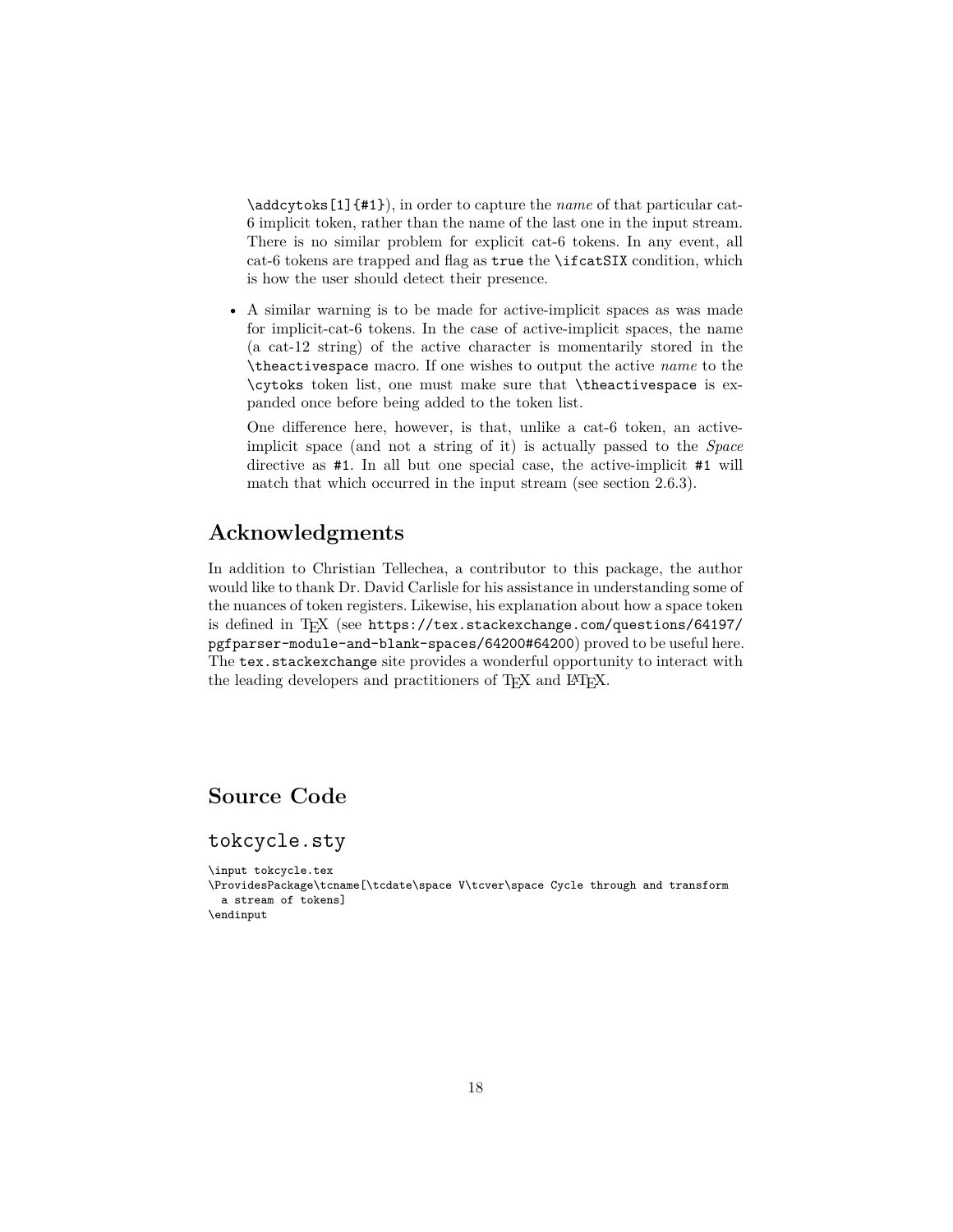tokcycle.tex

\def\tcname {tokcycle}  $\def\t\t(1.42)$ % \def\tcdate {2021/08/25} %<br>% Author : Steven B Segletes, Christian Tellechea (contributor) % Maintainer : Steven B Segletes % License : Released under the LaTeX Project Public License v1.3c % or later, see http://www.latex-project.org/lppl.txt % Files : 1) tokcycle.tex % 2) tokcycle.sty % 3) tokcycle-doc.tex<br>% 4) tokcycle-doc.pdf % 4) tokcycle-doc.pdf<br>% 5) tokcycle-example 5) tokcycle-examples.tex % 6) tokcycle-examples.pdf % 7) README %%%%%%%%%%%%%%%%%%%%%%%%%%%%%%%%%%%%%%%%%%%%%%%%%%%%%%%%%%%%%%%%%%%%%%%%% % MACRO FORM \long\def\tokcycle#1#2#3#4#5{\tokcycraw{#1}{#2}{#3}{#4}#5\endtokcycraw} % \expanded-ARGUMENT MACRO FORM \long\def\expandedtokcycle#1#2#3#4#5{\cytoks{\tokcycraw{#1}{#2}{#3}{#4}}% \expandafter\the\expandafter\cytoks\expanded{#5}\endtokcycraw} % ENVIRONMENT FORM \long\def\tokencycle#1#2#3#4{\begingroup\let\endtokencycle\endtokcycraw \aftertokcycle{\the\cytoks\tcendgroup}\tokcycraw{#1}{#2}{#3}{#4}} % XPRESS-INTERFACE MACRO FORM \long\def\tokcyclexpress#1{\tokcycrawxpress#1\endtokcycraw} % XPRESS-INTERFACE \expanded-ARGUMENT MACRO FORM \long\def\expandedtokcyclexpress#1{% \expandafter\tokcycrawxpress\expanded{#1}\endtokcycraw} % XPRESS-INTERFACE ENVIRONMENT FORM \def\tokencyclexpress{\begingroup\let\endtokencyclexpress\endtokcycraw \aftertokcycle{\the\cytoks\tcendgroup}\tokcycrawxpress} % INITIALIZATION & INTERNAL TOOLS \def\tcendgroup{\expandafter\endgroup\expandafter\tcenvscope\expandafter{\the\cytoks}} \def\tcenvscope{\cytoks}% CAN SET TO \global\cytoks TO OVERCOME SCOPE LIMITS \edef\restorecatcode{\catcode\number'\@=\number\catcode'\@\relax} \catcode'\@11 \newif\iftc@implicitgrp \newif\if@argnext \newtoks\tc@tok \newcount\tcdepth \def\tc@gobble#1{} \def\tc@deftok#1#2{\let#1= #2\empty} \tc@deftok\tc@sptoken{ } \expandafter\def\expandafter\tc@absorbSpace\space{} \def\tc@ifempty#1{\tc@testxifx{\expandafter\relax\detokenize{#1}\relax}} \def\tc@defx#1{\tc@earg{\def\expandafter#1}} \long\def\tc@earg#1{\expandafter#1\expandafter} \long\def\tc@xarg#1#2{\tc@earg#1{\expanded{#2}}} \long\def\tc@exfirst#1#2{#1} \long\def\tc@exsecond#1#2{#2} \long\def\tc@testxifx{\tc@earg\tctestifx} \long\def\test@ifmacro#1{\tctestifcatnx#1\relax} \def\tc@addtoks#1#2{\toks#1\expandafter{\the\toks#1 #2}}

```
\def\add@tcdepth{\advance\tcdepth 1\relax}
```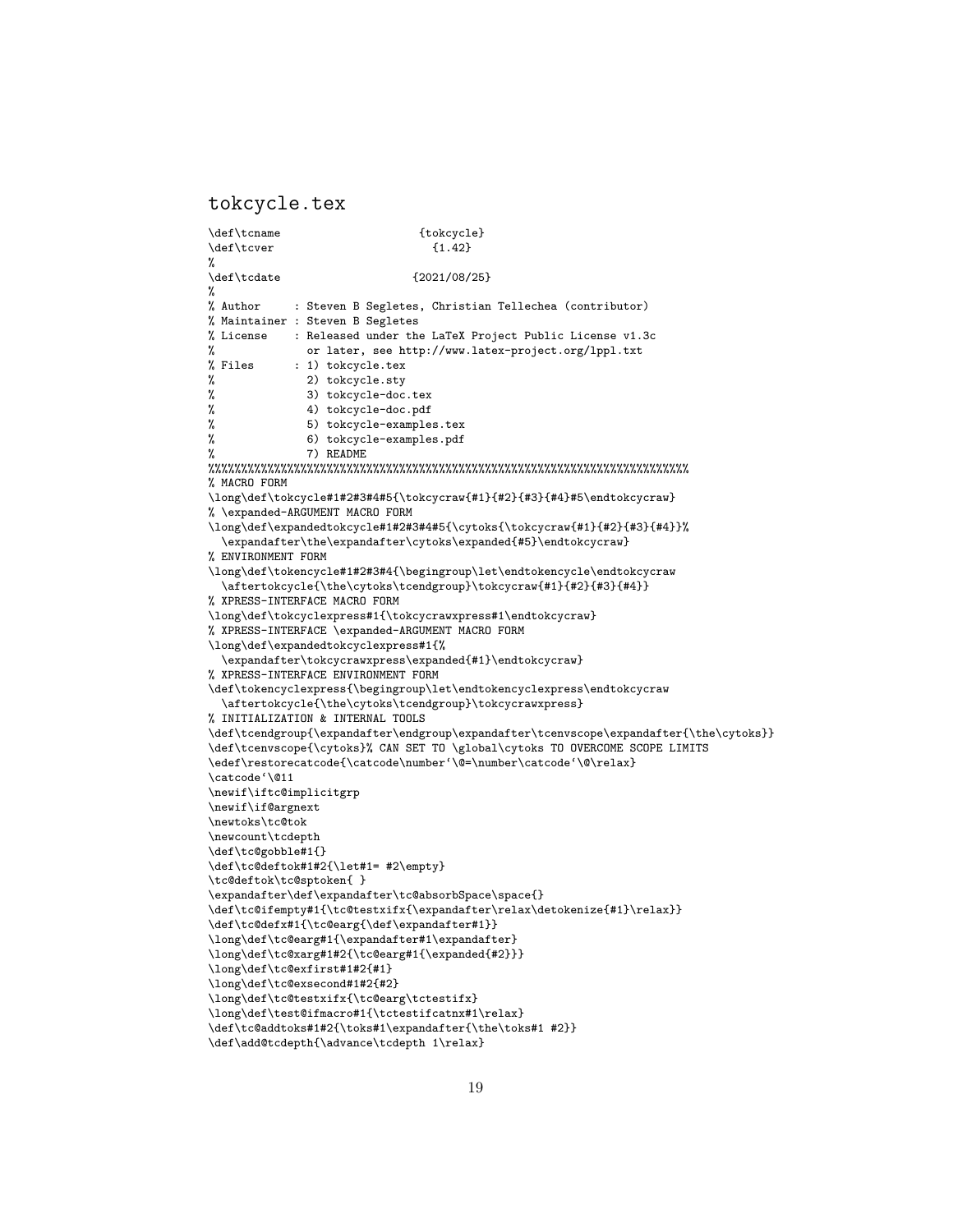```
\def\sub@tcdepth{\advance\tcdepth-1\relax}
\def\tc@resetifs{\activetokfalse\implicittokfalse\tc@implicitgrpfalse\catSIXfalse
  \activecharfalse\activetokunexpandablefalse\def\theactivespace{}}
\long\def\count@stringtoks#1{\tc@earg\count@toks{\string#1}}
\long\def\count@toks#1{\the\numexpr-1\count@@toks#1.\tc@endcnt}
\long\def\count@@toks#1#2\tc@endcnt{+1\tc@ifempty{#2}{\relax}{\count@@toks#2\tc@endcnt}}
\def\sv@hash{##}
\def\def@popname{\expandafter\def\tc@popname}
% EXTERNAL TOOLS
\let\tcsptoken= \tc@sptoken
\long\def\tctestifcon#1{#1\expandafter\tc@exfirst\else\expandafter\tc@exsecond\fi}
\long\def\tctestifcatnx#1#2{\tctestifcon{\ifcat\noexpand#1\noexpand#2}}
\long\def\tctestifx#1{\tctestifcon{\ifx#1}}
\long\def\tctestifnum#1{\tctestifcon{\ifnum#1\relax}}
\newif\ifstripgrouping
\def\stripimplicitgroupingcase#1{\edef\@implicitgroupingcase{\the\numexpr1-#1}}
\newif\ifcatSIX
\newif\ifimplicittok
\newif\ifactivetok
\newif\ifactivechar
\newif\ifactivetokunexpandable
\newif\ifspacepopped
\newtoks\cytoks
\long\def\tokcycleenvironment#1#2#3#4#5{\expandafter\def\expandafter#1%
  \expandafter{\expandafter\let\csname end\expandafter\tc@gobble
  \string#1\endcsname\endtokcycraw\tokencycle{#2}{#3}{#4}{#5}}}
\long\def\xtokcycleenvironment#1#2#3#4#5#6#7{\expandafter\def\expandafter
  #1\expandafter{\expandafter\let\csname end\expandafter\tc@gobble
  \string#1\endcsname\endtokcycraw\begingroup
  \long\def\tcafterenv####1{\tc@defx\tcendgroup{\tcendgroup####1}}%
  \aftertokcycle{#7\the\cytoks\tcendgroup}#6\tokcycraw{#2}{#3}{#4}{#5}}}
\long\def\processtoks#1{\@tokcycle#1\endtokcycraw}
\def\whennotprocessingparameter#1#2{\tctestifcon\if@argnext{\@argnextfalse\cytoks
  \expandafter{\the\cytoks###1}}{\tctestifcon\ifcatSIX{\@argnexttrue}{#2}}}
\long\def\truncategroup#1{\tctestifx{\endtokcycraw#1}{#1}{\truncategroup}}
\long\def\truncatecycle#1{\tctestifx{\endtokcycraw#1}{\tctestifnum{\tcdepth=0}
  {#1}{\truncatecycle}}{\tctestifx{\sub@tcdepth#1}{#1}
  {\tctestifx{\exit@grouped#1}{#1}{}}\truncatecycle}}
\long\def\truncategroupiftokis#1#2{\tctestifx{\tc@next#1}{\truncategroup}{#2}}
\long\def\truncatecycleiftokis#1#2{\tctestifx{\tc@next#1}{\truncatecycle}{#2}}
% ESSENTIAL METHOD: STREAMING MACRO WITH TERMINATOR:
% \tokcycraw{<Char>}{<Group>}{<Macro>}{<Space>}<input-stream>\endtokcycraw
\long\def\tokcycraw#1#2#3#4{\def\@chrT##1{#1}\long\def\@grpT##1{#2}%
  \long\def\@macT##1{#3}\def\@spcT##1{#4}\tokcycrawxpress}
% ENTRY POINT FOR XPRESS METHOD WITHOUT EXPLICIT ARGUMENTS
\def\tokcycrawxpress{\cytoks{}\tcdepth=0\relax\@tokcycle}
% CODE TO EXECUTE AT COMPLETION
\long\def\aftertokcycle#1{\def\@aftertokcycle{#1}}
\def\endtokcycraw{\tctestifnum{\tcdepth=0}{\@aftertokcycle}{}}
% LOOP ENTRY POINT
\def\@tokcycle{\tc@resetifs\futurelet\tc@next\detect@CANTabsorb}
\def\detect@CANTabsorb{\tctestifx{\tc@next\tc@sptoken}{\stringify\@@@@@@spcT}%
  {\tctestifx{\tc@next\bgroup}{\stringify\@@@@grpT}{\can@absorb}}}
% NON cat1,10 TOKENS
\long\def\can@absorb#1{\tc@tok{#1}\trapcatSIX{#1}\expandafter\can@absorb@
  \the\tc@tok}
\long\def\can@absorb@#1{\tctestifnum{\count@stringtoks{#1}>1}%
```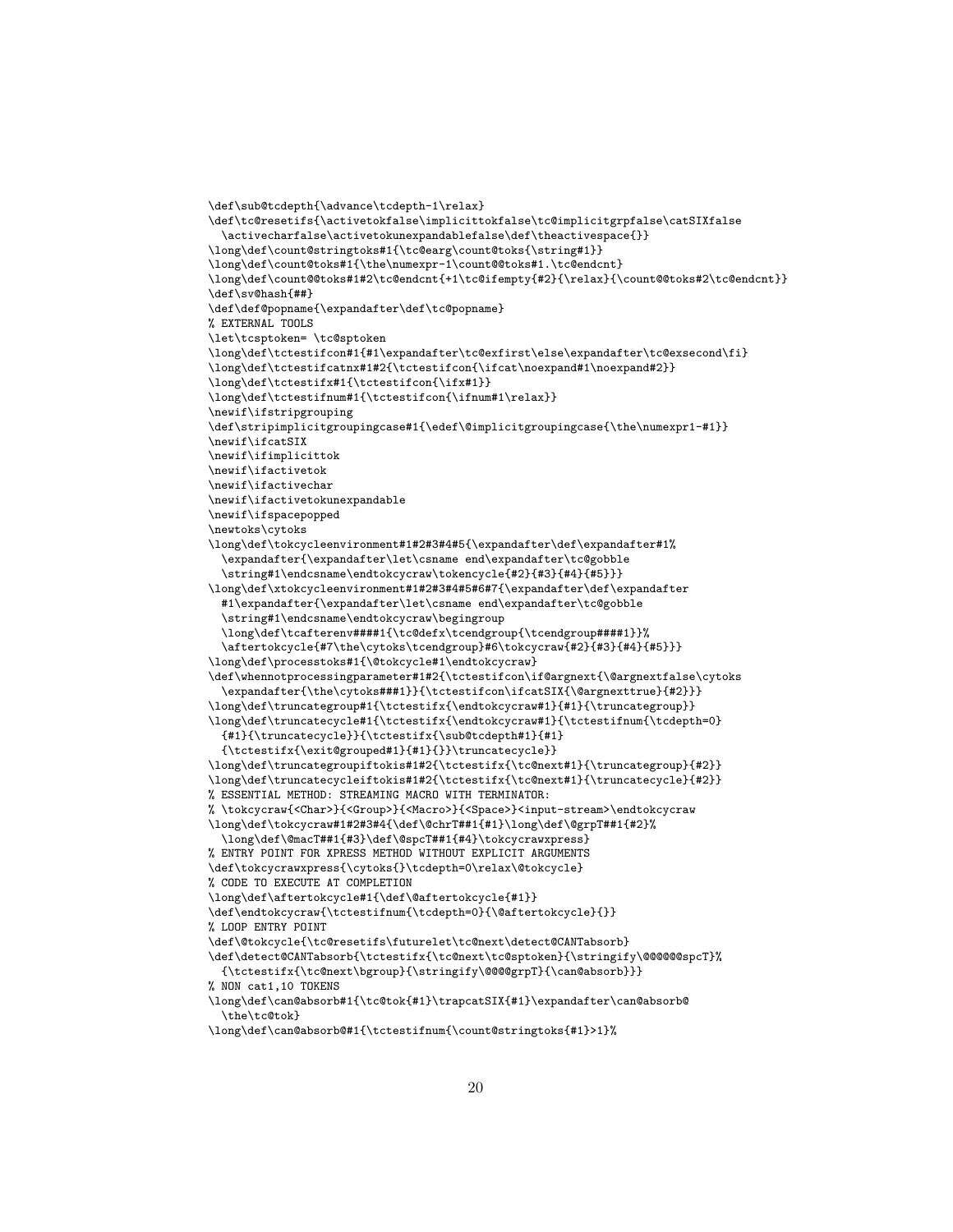```
{\trapactives#1\tc@trapescape#1{\tc@escapecytoks\empty}{\can@absorb@@#1}}}
\long\def\can@absorb@@#1{\let\@tmp=#1\test@ifmacro\@tmp{\implicittokfalse
  \@macT#1}{\trapimplicitegrp#1\implicitgrpfork#1}\@tokcycle}
%CONVERT NEXT (SPACE OR BEGIN-GROUP) TOKEN TO STRING
\def\stringify#1{\expandafter#1\string}% #1 WILL BE \@@@@@spcT or \@@@grpT
%SPACE DECODE
\def\@@@@@@spcT{\futurelet\tc@str\@@@@@spcT}
\def\@@@@@spcT{%
 \tctestifx{\tc@str\tc@sptoken}%
 {\def\@tmp{\@@spcT{ }}\expandafter\@tmp\tc@absorbSpace}% EXPLICIT SPACE
 {\implicittoktrue\tctestifcon{\if\expandafter\@firstoftwo\string\\\tc@str}%
   {\expandafter\@@@spcT\tc@gobble}% IMPLICIT MACRO SPACE
   {\activetoktrue\@@@@spcT}}}% IMPLICIT ACTIVE SPACE
\def\@@@@spcT#1{\def\theactivespace{#1}\trapactivechar{#1}\ifactivechar\edef\tc@spc
  {\scantokens{#1\noexpand}}\else\def\tc@spc{\tcsptoken}\fi\expandafter\@@spcT
  \expandafter{\tc@spc}}
\def\@@@spcT{\csmk{\expandafter\@@spcT\thecs}}
\def\@@spcT#1{\@spcT{#1}\@tokcycle}
% GROUP DECODE
\def\@@@@grpT{\futurelet\tc@str\@@@grpT}
\def\@@@grpT#1{\tctestifnum{\number\catcode'#1=1}%
  {\expandafter\@@grpT\expandafter{\iffalse}\fi}% {
  {\implicittoktrue\tc@implicitgrptrue%
    \tctestifnum{'#1=92}% WORKS EVEN IF CAT-0 HAS CHANGED
    {\csmk{\expandafter\backslashcmds\thecs\@tokcycle}}% \bgroup
    {\begingroup\catcode'#1=\active \xdef\@tmp{\scantokens{#1\noexpand}}\endgroup
      \expandafter\implicitgrpfork\@tmp\@tokcycle}% ACTIVE CHAR \bgroup
  }}
\long\def\@@grpT#1{\add@tcdepth\tctestifcon{\ifstripgrouping}{%
  \@grpT{#1}}{\groupedcytoks{\@grpT{#1}}}\sub@tcdepth\@tokcycle}
% \ COMMANDS (MACROS AND IMPLICITS)
\long\def\backslashcmds#1{%
  \test@ifmacro#1{\tctestifcon\ifcatSIX{\implicittoktrue\@chrT#1}{\@macT#1}}%
    {\implicittoktrue\trapimplicitegrp#1\implicitgrpfork#1}}
% FORK BASED ON IMPLICIT GROUP TREATMENT
\def\implicitgrpfork#1{\tctestifcon{\iftc@implicitgrp}{\ifcase
  \@implicitgroupingcase\or\addcytoks{#1}\or\@chrT{#1}\fi}{\@chrT#1}}
% SET UP ESCAPE MECHANISM
\def\settcEscapechar#1{\let\@tcEscapeptr#1%
  \def\tc@escapecytoks##1#1{\addcytoks[1]{##1}\@tokcycle}}
\def\tc@trapescape#1{\tctestifx{\@tcEscapeptr#1}}
% TRAP CAT-6
\long\def\trapcatSIX#1{\tctestifcatnx#1\relax{}{\trapcatSIXb#1}}
\def\trapcatSIXb#1{\expandafter\tctestifcatnx\sv@hash#1{\catSIXtrue\trapcatSIXc#1}{}}
\def\trapcatSIXc#1{\tctestifnum{\count@stringtoks{#1}>1}{\tc@defx\six@str{\string#1}%
  \global\let\implicitsixtok\six@str\tc@tok{\implicitsixtok}}%
  {\tc@tok\expandafter{\string#1}\tctestifnum{\number\catcode'#1=6}%
  {}{\activetoktrue\implicittoktrue}}}
% DIRECTIVES FOR HANDLING GROUPED OUTPUT; DEFINE tokcycle GROUPING CHARS
\long\def\groupedcytoks#1{\begingroup\cytoks{}#1\exit@grouped}
\def\defineexit@grouped#1{\def\exit@grouped{\expandafter\endgroup\expandafter
  \addcytoks\expandafter{\expandafter#1}}}
\def\settcGrouping#1{\def\@tmp##1{#1}\tc@defx\@@tmp{\@tmp{\the\cytoks}}%
  \tc@earg\defineexit@grouped{\@@tmp}}
% FAUX TOKENIZATION OF COMMAND NAME (WHEN \ AND COMMAND-NAME TOKS ARE NOW cat12)
```
{\tctestifx{\endtokcycraw#1}{#1}{\backslashcmds#1\@tokcycle}}%

```
\def\csmk#1{\def\csaftermk{#1}\toks0{}\@csmkA}
```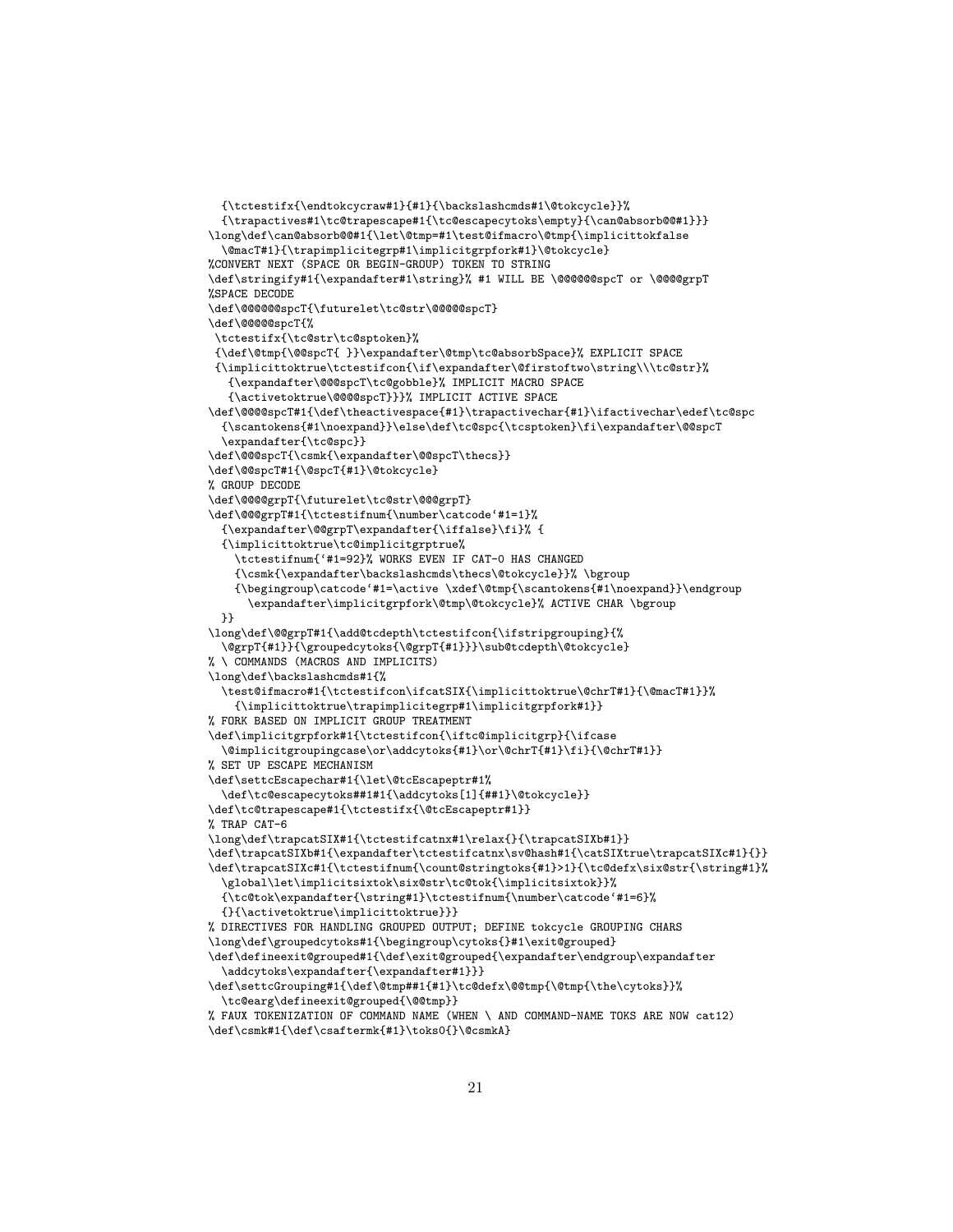```
\def\@csmkA{\futurelet\@tmp\@csmkB}
\def\@csmkB{\tctestifx{\@tmp\tc@sptoken}%
  {\toks0{ }\expandafter\@csmkF\tc@absorbSpace}{\@csmkCA}}
\def\@csmkCA#1{\tc@addtoks0{#1}\tctestifnum{\number\catcode'#1=11}%
  {\futurelet\@tmp\@csmkD}{\@csmkF}}
\def\@csmkC#1{\tctestifnum{\number\catcode'#1=11}
  {\tc@addtoks0{#1}\futurelet\@tmp\@csmkD}{\@csmkE#1}}
\def\@csmkD{\tctestifcatnx 0\@tmp\@csmkC\@csmkE}
\def\@csmkE{\tctestifx{\@tmp\tc@sptoken}%
  {\expandafter\@csmkF\tc@absorbSpace}{\@csmkF}}
\def\@csmkF{\tc@defx\thecs{\csname\the\toks0\endcsname}\csaftermk}
% TRAP IMPLICIT END GROUP TOK (e.g., \egroup); SET \iftc@implicitgrp
\def\trapimplicitegrp#1{\tctestifx{#1\egroup}{%
  \implicittoktrue\tc@implicitgrptrue}{}}
% TRAP ACTIVE TOK
\def\trapactives#1{\trapactivechar{#1}\trapactivetok{#1}}
\label{thm:main} $$\def\mapsto \char`{tctestifnum{\humber\catcode{#1=13}}{\activechartrue}{\}$$\def\trapactivetok#1{\tctestifcatnx~#1{\activetoktrue}{\trapactivetokunexpandable#1}}
%% WILL ALSO TRAP ACTIVE \let TO PRIMITIVES AS IMPLICIT; UNDO LATER IN \can@absorb@@
\def\trapactivetokunexpandable#1{\tctestifcon{\expandafter\if
  \detokenize{#1}#1}{}{\activetoktrue\activetokunexpandabletrue\implicittoktrue}}
% FEATURES TO LOOK-AHEAD INTO THE INPUT STREAM (INTRODUCED v1.4)
\long\def\tcpeek#1#2\@tokcycle{\def\tc@tmp{\ifx#1\endtokcycraw
  \let#1=\empty\fi#2\@tokcycle}\futurelet#1\tc@tmp}%___________________________PEEK_
\def\tcpopliteral#1{\tcpopwhitespace#1\tcpeek\@tmp\ifx\@tmp\bgroup
  \tcpop\@tmp\def\tc@tmp{\tcappto#1from}\expandafter\tc@tmp\expandafter
  {\expandafter{\@tmp}}\else\tcpopappto#1\fi}
\def\tcpop{\long\def\tc@@@pop##1{\tctestifx{\endtokcycraw##1}{\def@popname{}%
  \tc@tmp\endtokcycraw}{\def@popname{##1}\tc@tmp}}\tc@pop}
\long\def\tcpopuntil#1{\long\def\tc@@@pop##1#1{\def@popname{##1#1}\tc@tmp}\tc@pop}
\long\def\tc@pop#1#2\@tokcycle{\def\tc@popname{#1}\def\tc@tmp
    {#2\@tokcycle}\futurelet\tc@futuretok\tc@@pop}
\def\tc@@pop{\tc@trapescape\tc@futuretok{\def@popname{}\tc@tmp}{\tctestifx{%
  \endtokcycraw\tc@futuretok}{\def@popname{}\tc@tmp}{\tctestifx{\tc@sptoken%
  \tc@futuretok}{\spacepoppedtrue\tc@@@pop}{\spacepoppedfalse\tc@@@pop}}}}%_____POP_
\def\tcappto#1from#2{%
  \expandafter\tc@defx\expandafter#1\expandafter{\expandafter#1#2}}
\def\tcpopliteralappto#1{\tcpopliteral\@@tmp\tcappto#1from\@@tmp}
\def\tcpopappto#1{\tcpop\@tmp\tcappto#1from\@tmp}%___________________________APPEND_
\long\def\tcpopwhitespace#1#2\@tokcycle{\def\tc@popname{#1}\def@popname{}%
  \def\tc@tmp{#2\@tokcycle}\futurelet\tc@futuretok\tc@popspc}
\def\tc@popspc{\tctestifx{\tc@sptoken\tc@futuretok}{\discern@space}{\tc@tmp}}
\def\discern@space{\begingroup\def\@@spcT##1{\tctestifcon\ifimplicittok{\gdef
  \tc@nxt{\tc@tmp##1}}{\gdef\tc@nxt{\def@popname{##1}\tc@tmp}}\endgroup
  \tc@nxt}\stringify\@@@@@@spcT}%_____________________________________________SPACE_
\long\def\@tcpush#1#2\@tokcycle{\def\tc@tmp{#2\@tokcycle}\expandafter\tc@tmp#1}
\long\def\@tcpushgroup#1#2\@tokcycle{\def\tc@tmp{#2\@tokcycle}\expandafter\tc@tmp
  \expandafter{#1}}
% ...BORROW \addcytoks OPTIONAL ARGUMENT EXPANSION FEATURE FOR \tcpush[group]
\def\tcpush{\bgroup\long\def\tc@addtotoks##1{\egroup
  \@tcpush{##1}}\futurelet\nxttok\addcytoks@A}
\def\tcpushgroup{\bgroup\long\def\tc@addtotoks##1{\egroup
  \@tcpushgroup{##1}}\futurelet\nxttok\addcytoks@A}%______________________________PUSH_
% EXPRESS-INTERFACE - ALLOWS TO EXTERNALLY DEFINE DIRECTIVES
\def\Characterdirective{\def\@chrT##1}
\def\Groupdirective{\long\def\@grpT##1}
```

```
\def\Macrodirective{\long\def\@macT##1}
```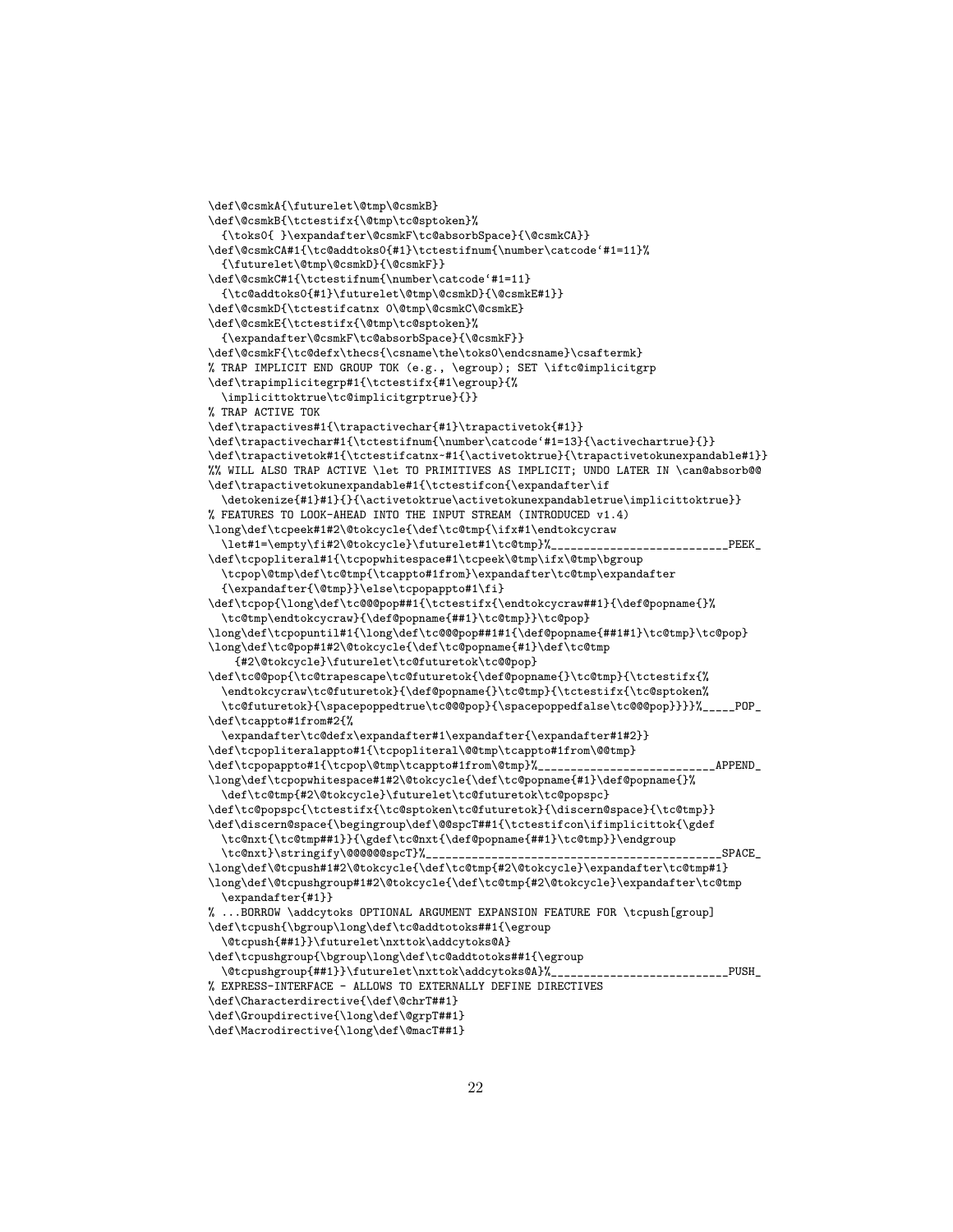```
\def\Spacedirective{\def\@spcT##1}
% EXPRESS-INTERFACE - DEFAULT DIRECTIVES
\def\resetCharacterdirective{\Characterdirective{\addcytoks{##1}}}
\def\resetGroupdirective{\Groupdirective{\processtoks{##1}}}
\def\resetMacrodirective{\Macrodirective{\addcytoks{##1}}}
\def\resetSpacedirective{\Spacedirective{\addcytoks{##1}}}
\def\resettokcycle{\resetCharacterdirective\resetGroupdirective
  \resetMacrodirective\resetSpacedirective\aftertokcycle{}%
  \stripgroupingfalse\stripimplicitgroupingcase{0}}
% SUPPORT MACROS FOR TOKENIZED OUTPUT: \addcytoks[<expansion level>]{<arg>}
% (CONTRIBUTED BY CHRISTIAN TELLECHEA)
\def\addcytoks{\futurelet\nxttok\addcytoks@A}
\long\def\tc@addtotoks#1{\cytoks\expandafter{\the\cytoks#1}}
\def\addcytoks@A{\tctestifx{[\nxttok}\addcytoks@B\tc@addtotoks}
\long\def\addcytoks@B[#1]#2{\tc@ifempty{#1}\tc@addtotoks
  {\tctestifx{x#1}{\tc@xarg\tc@addtotoks}{\addcytoks@C{#1}}}{#2}}
\def\addcytoks@C#1{\tctestifnum{#1>0}{\tc@earg\addcytoks@C
  {\the\numexpr#1-1\expandafter}\expandafter}\tc@addtotoks}
% SET INITIAL PARAMETERS<br>\settcGrouping{{#1}}%
                               E.G. \langle {\langle +1 \rangle} \rangle IF cat-1,2 SET TO \langle AND \rangle\settcEscapechar{|}% BYPASS TOKCYCLE PROCESSING BETWEEN |...|
\resettokcycle% WHICH ALSO CONTAINS THE FOLLOWING 3 RESETS:
% \stripimplicitgroupingcase{0}% DEFAULT RETAIN UNALTERED \b/e-groups
% \stripgroupingfalse% DEFAULT RETAIN UNALTERED {} GROUPING
% \aftertokcycle{}% NO DEFAULT CODE EXECUTED AFTER EACH TOKCYCLE INVOCATION
\restorecatcode
\endinput
```
## EDIT HISTORY

- v1.0 2019/08/21
	- Initial release

### v1.1 2019/09/27

- Introduced \ifactivechar, \ifactivetokunexpandable
- Tightened up consistent definition of implicit (to exclude primitives) - Rewrote active token trapping logic, to differentiate between active token vs. active character code, in the event that an earlier tokenized token no longer shares the current characteristics of the character code - Added ability to handle active-implicit grouping tokens
- Added ability to handle active-implicit cat-6 tokens

#### v1.11 2020/02/04

- Fixed bug in \can@absorb@@ macro, which prevented the proper absorption/ handling of the = token.

#### v1.12 2020/02/11

- Documentation correction: \tokcycleenvironment, not \tokencycleenvironment
- Documentation correction: misspelling in tokcycle-examples.tex
- Redefined \tc@defx and \tc@earg to omit #2 as part of definition
- Corrected \trapcatSIXb definition to account for revised \tc@earg definition.
- v1.2 2020/10/01
	- Added/fixed capability to handle active-implicit spaces. While the #1 passed to the \Spacedirective, in such a case, is an implicit space \tc@sptoken, the name of the active character from whence it originated in the input stream is stored as an explicit cat-12 token in the definition \theactivespace. The flags \implicittok and \activetok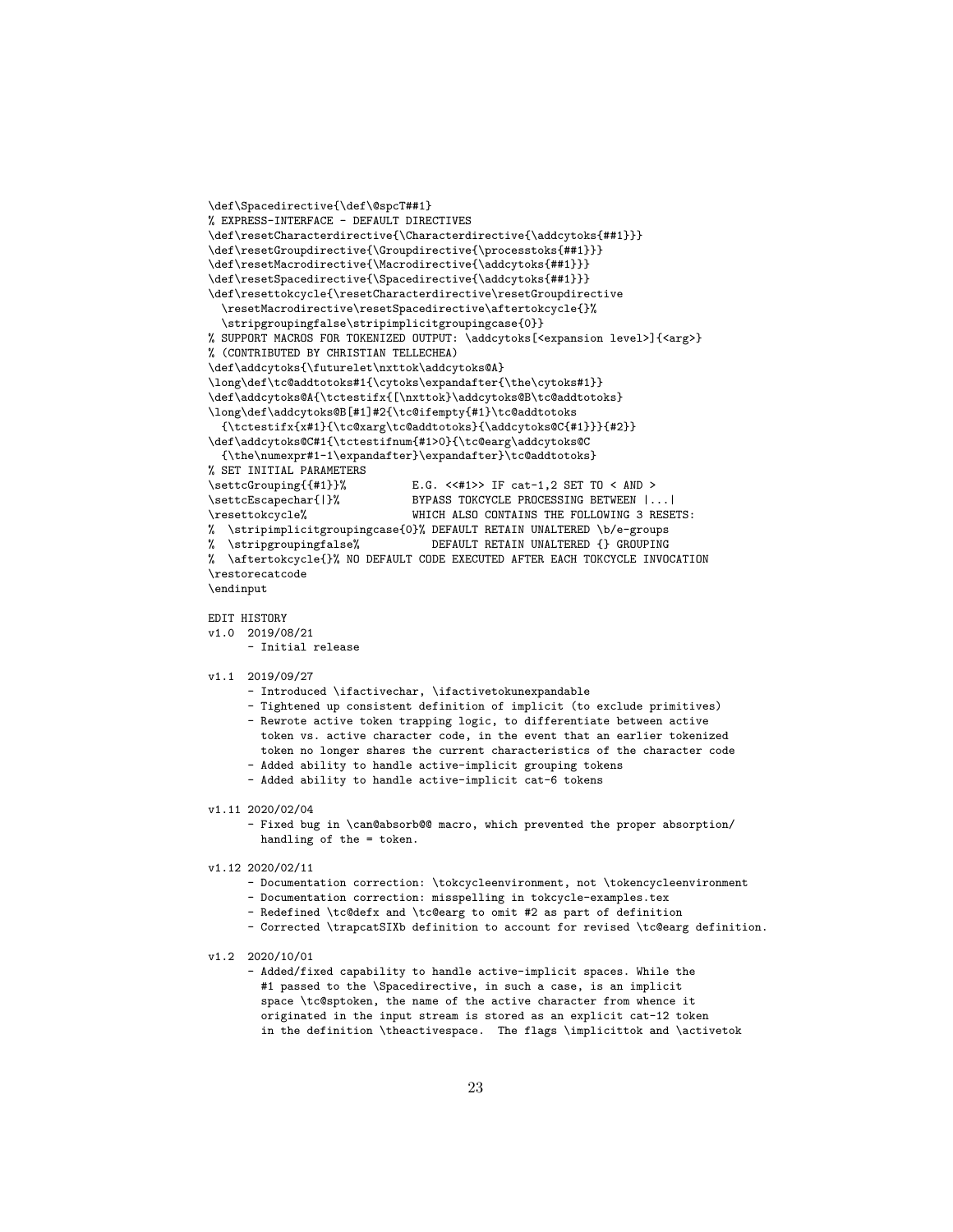are both set true, and the \activechar flag is checked, as well.

- v1.3 2021/03/10
	- Introduced \xtokcycleenvironment, similar to \tokcycleenvironment, but allows two additional arguments, defining the setup and trailing code that will be run prior to the invocation and following conclusion of the token cycle.
	- Introduced \truncategroup, a directive to discard remaining tokens in the current token-cycle group and close the group.
	- Introduced \truncatecycle, a directive to discard remaining tokens in the token-cycle input stream, but closing any open groups.
	- Introduced \truncategroupiftokis{}{} to conditionally issue a \truncategroup if the current token under consideration matches the 1st argument.
	- Introduced \truncatecycleiftokis{}{} to conditionally issue a \truncatecycle if the current token under consideration matches the 1st argument.
	- Introduced \tcendgroup as a form of \endgroup that saves contents of \cytoks upon group exit. Gives clarity to definitions of \tokencycle and \tokencyclexpress environments. Available for general used.
	- Fixed bug. Made \@@grpT \long, in the event that \par occurs inside a group.
	- Fixed bug. Added \relax to end of \add@tcdepth definition, the absence of which had prevented timely update of the \tcdepth count.
	- Documentation correction: improved explanation of implicit-cat-6 token limitations. Likewise, added warning regarding active-implicit spaces.
	- Documentation prepared with lmodern font, rather than default cm, for reasons of better PDF hinting.
	- Introduced \exit@grouped to the \groupedcytoks definition, for clarity and ease of \expandafter.
	- Reworked logic so that \tcdepth is associated with nested calls to the Group directive, rather than with each invocation of \processtoks. This primarily required redefinition of \@@grpT and its components.
	- Changed name of \tc@depth to \tcdepth, as it may be a useful parameter for users to check the token-cycle nesting depth. Therefore, also renamed \subtc@depth to \sub@tcdepth, \addtc@depth to \add@tcdepth.
	- Excised \sub@tcdepth from \endtokcycraw as part of new logic making \tcdepth associated with the Group directive (also, outer token cycle operates with depth = 0 rather than 1).
	- Renamed \@defgroupedcytoks to \defineexit@grouped, to better match function.
- v1.4 2021/05/26
	- Concerning the \@@@@spcT macro: previously, active-implicit spaces were passed to the Spacedirective as \tc@sptoken, with the \string of the active char passed in \theactivespace. Now, the active-implicit space token itself is passed to the Spacedirective instead of \tc@sptoken, but only \*IF\* the charcode of that character is currently active; otherwise, a generic implicit space, \tcsptoken is passed.
	- Introduced a set of "look ahead" macros: \tcpeek, \tcpop, \tcpopliteral, \tcpopappto, \tcpopliteralappto, \tcappto#1from#2, \tcpopuntil, \tcpopwhitespace, \tcpush, and \tcpushgroup.
	- Bug fixed in \tc@addtoks definition, in the event that #2 was a number.
- v1.41 2021/06/25
	- Bug fix in \tcpopliteralappto (\@tmp interfered with itself). Altered, substituting \@@tmp.
- v1.42 2021/08/25
	- Bug fix in \tc@escapecytoks (if escaped text was a single brace group, the